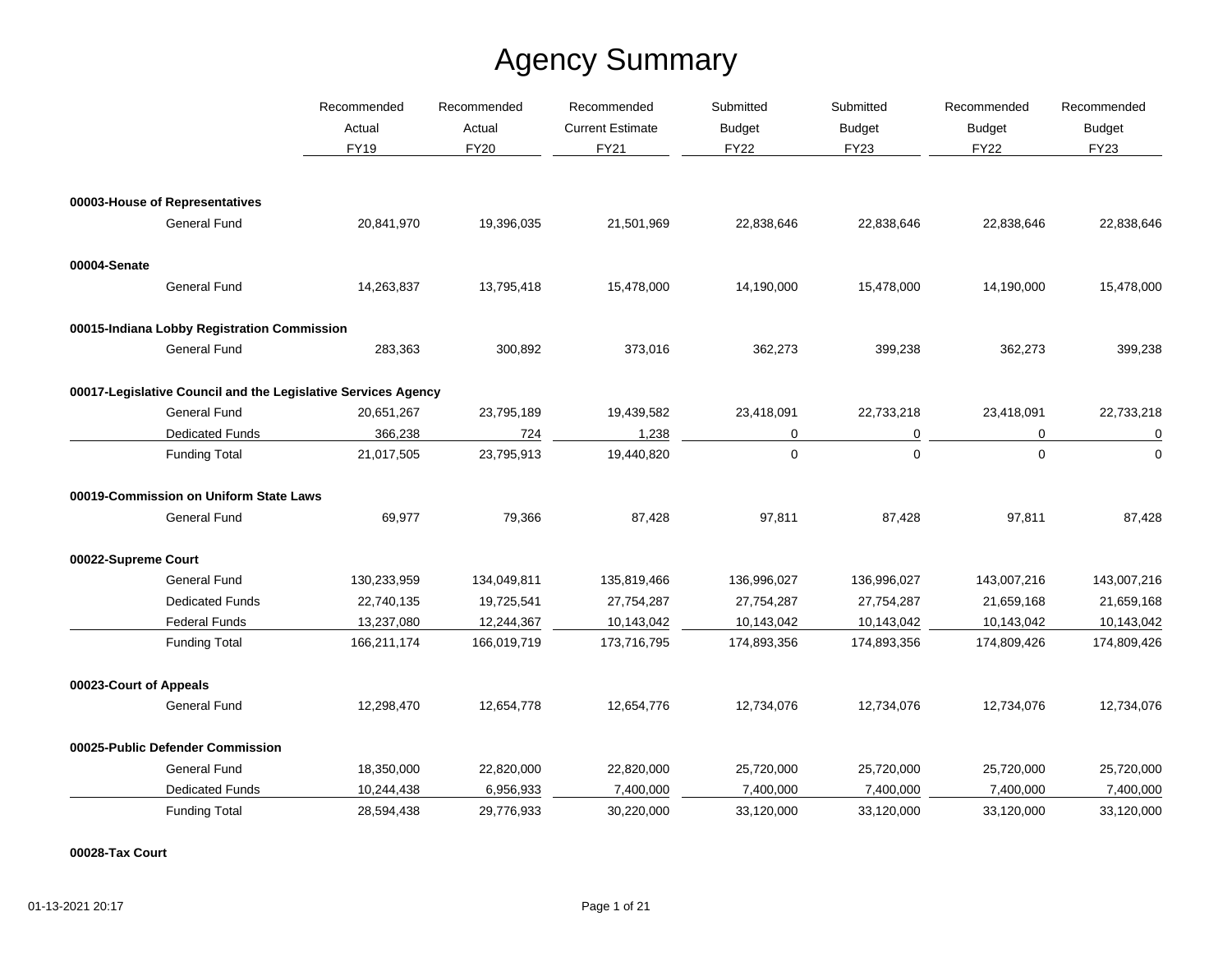|                                                         | Recommended | Recommended | Recommended             | Submitted<br><b>Budget</b> | Submitted<br><b>Budget</b> | Recommended<br><b>Budget</b> | Recommended<br><b>Budget</b> |
|---------------------------------------------------------|-------------|-------------|-------------------------|----------------------------|----------------------------|------------------------------|------------------------------|
|                                                         | Actual      | Actual      | <b>Current Estimate</b> |                            |                            |                              |                              |
|                                                         | <b>FY19</b> | <b>FY20</b> | <b>FY21</b>             | <b>FY22</b>                | <b>FY23</b>                | <b>FY22</b>                  | <b>FY23</b>                  |
| <b>General Fund</b>                                     | 784,933     | 759,696     | 910,453                 | 915,083                    | 915,083                    | 915,083                      | 915,083                      |
| 00030-Governor's Office                                 |             |             |                         |                            |                            |                              |                              |
| <b>General Fund</b>                                     | 2,109,136   | 2,029,006   | 1,776,153               | 1,990,812                  | 1,990,812                  | 1,990,812                    | 1,990,812                    |
| <b>Dedicated Funds</b>                                  | 4,835,607   | 4,358,954   | 4,250,000               | 5,000,000                  | 5,000,000                  | 5,000,000                    | 5,000,000                    |
| <b>Funding Total</b>                                    | 6,944,743   | 6,387,960   | 6,026,153               | 6,990,812                  | 6,990,812                  | 6,990,812                    | 6,990,812                    |
| 00032-Criminal Justice Institute                        |             |             |                         |                            |                            |                              |                              |
| <b>General Fund</b>                                     | 9,778,391   | 10,685,341  | 9,731,626               | 13,786,412                 | 13,786,412                 | 13,786,412                   | 13,786,412                   |
| <b>Dedicated Funds</b>                                  | 6,849,304   | 8,522,103   | 6,494,063               | 5,306,502                  | 5,306,502                  | 5,306,502                    | 5,306,502                    |
| <b>Federal Funds</b>                                    | 88,218,706  | 36,142,696  | 45,287,451              | 40,647,930                 | 36,008,410                 | 40,647,930                   | 36,008,410                   |
| <b>Funding Total</b>                                    | 104,846,401 | 55,350,140  | 61,513,140              | 59,740,844                 | 55,101,324                 | 59,740,844                   | 55,101,324                   |
| 00035-Governor's Council for Developmental Disabilities |             |             |                         |                            |                            |                              |                              |
| <b>Federal Funds</b>                                    | 1,688,540   | 2,205,291   | 1,480,000               | 1,480,000                  | 1,480,000                  | 1,480,000                    | 1,480,000                    |
| 00036-Department of Agriculture                         |             |             |                         |                            |                            |                              |                              |
| <b>General Fund</b>                                     | 3,549,902   | 3,359,873   | 3,003,021               | 3,003,021                  | 3,003,021                  | 3,003,021                    | 3,003,021                    |
| <b>Dedicated Funds</b>                                  | 6,037,717   | 4,414,369   | 5,166,482               | 4,470,024                  | 4,470,024                  | 4,470,024                    | 4,470,024                    |
| <b>Federal Funds</b>                                    | 1,175,357   | 1,036,944   | 612,000                 | 612,000                    | 612,000                    | 612,000                      | 612,000                      |
| <b>Funding Total</b>                                    | 10,762,976  | 8,811,186   | 8,781,503               | 8,085,045                  | 8,085,045                  | 8,085,045                    | 8,085,045                    |
| 00037-IndianaDestinationDevelopmentCorporation          |             |             |                         |                            |                            |                              |                              |
| <b>General Fund</b>                                     | 6,375,077   | 4,667,945   | 5,362,418               | 5,862,418                  | 5,862,418                  | 5,862,418                    | 5,862,418                    |
| <b>Dedicated Funds</b>                                  | 1,488,942   | 685,911     | 725,820                 | 725,820                    | 725,820                    | 725,820                      | 725,820                      |
| <b>Funding Total</b>                                    | 7,864,019   | 5,353,856   | 6,088,238               | 6,588,238                  | 6,588,238                  | 6,588,238                    | 6,588,238                    |
| 00038-Lieutenant Governor                               |             |             |                         |                            |                            |                              |                              |
| <b>General Fund</b>                                     | 7,041,643   | 7,449,474   | 6,326,048               | 6,238,393                  | 6,238,393                  | 106,238,393                  | 6,238,393                    |
| <b>Dedicated Funds</b>                                  | 330,962     | 29,031,242  | 71,481,838              | 5,000                      | 5,000                      | 5,000                        | 5,000                        |
| <b>Federal Funds</b>                                    | 32,052,094  | 50,402,042  | 31,772,377              | 31,772,377                 | 31,772,377                 | 31,772,377                   | 31,772,377                   |
| <b>Funding Total</b>                                    | 39.424.699  | 86.882.758  | 109,580,263             | 38.015.770                 | 38,015,770                 | 138,015,770                  | 38,015,770                   |

**00039-Prosecuting Attorneys' Council**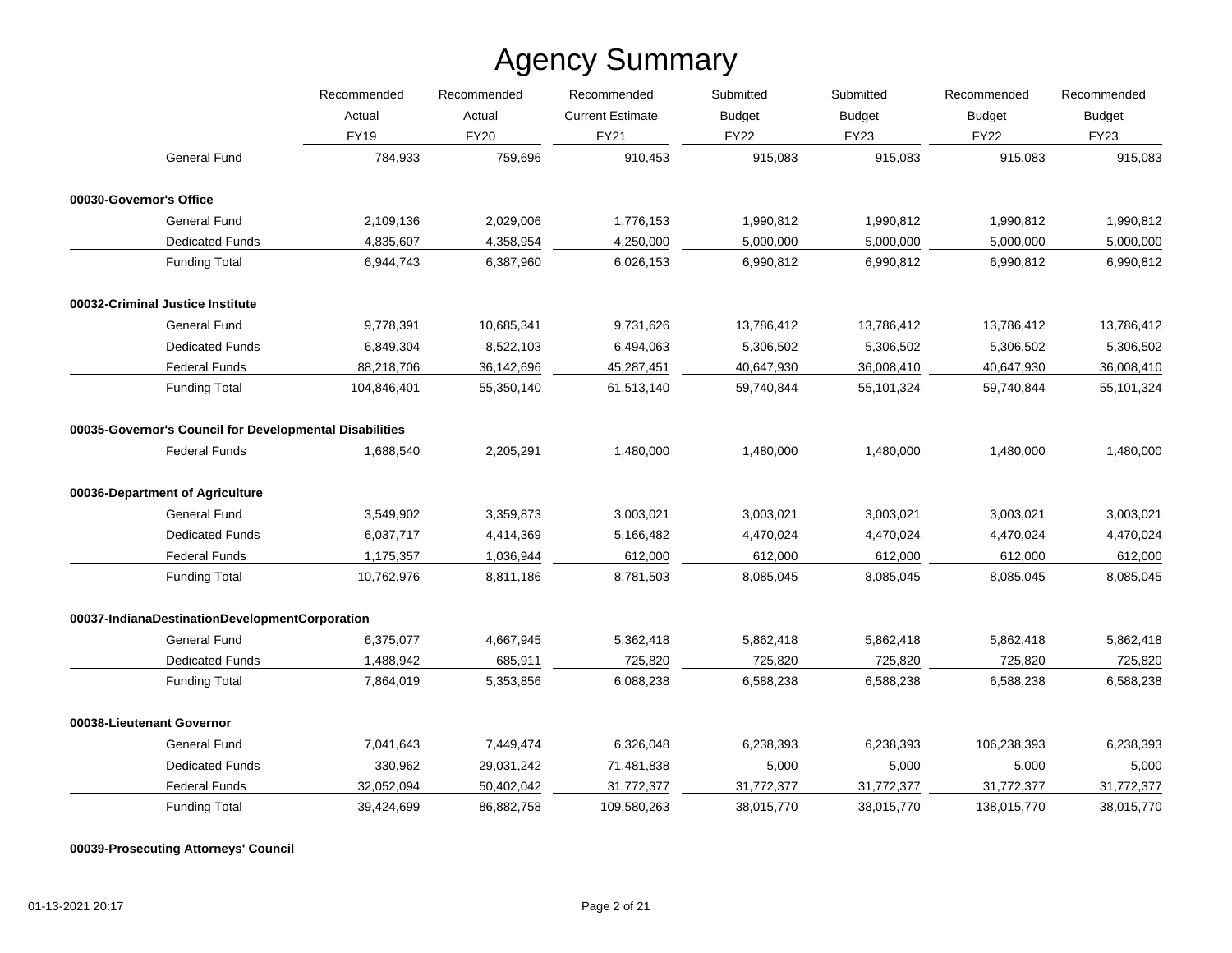|                                                           | Recommended | Recommended | Recommended<br><b>Current Estimate</b> | Submitted<br><b>Budget</b> | Submitted<br><b>Budget</b> | Recommended<br><b>Budget</b> | Recommended<br><b>Budget</b> |
|-----------------------------------------------------------|-------------|-------------|----------------------------------------|----------------------------|----------------------------|------------------------------|------------------------------|
|                                                           | Actual      | Actual      |                                        |                            |                            |                              |                              |
|                                                           | <b>FY19</b> | <b>FY20</b> | <b>FY21</b>                            | <b>FY22</b>                | <b>FY23</b>                | <b>FY22</b>                  | <b>FY23</b>                  |
| General Fund                                              | 1,215,126   | 3,203,648   | 3,203,830                              | 3,203,830                  | 3,203,830                  | 3,203,830                    | 3,203,830                    |
| <b>Dedicated Funds</b>                                    | 2,378,347   | 826,821     | 826,641                                | 826,641                    | 826,641                    | 826,641                      | 826,641                      |
| <b>Federal Funds</b>                                      | 159,577     | 223,005     | 271,909                                | 271,909                    | 271,909                    | 271,909                      | 271,909                      |
| <b>Funding Total</b>                                      | 3,753,050   | 4,253,474   | 4,302,380                              | 4,302,380                  | 4,302,380                  | 4,302,380                    | 4,302,380                    |
| 00040-Secretary of State                                  |             |             |                                        |                            |                            |                              |                              |
| General Fund                                              | 6,315,854   | 6,223,283   | 6,226,882                              | 5,332,544                  | 5,732,544                  | 5,332,544                    | 5,732,544                    |
| <b>Dedicated Funds</b>                                    | 8,431,042   | 7,792,656   | 8,250,068                              | 8,250,221                  | 8,250,221                  | 8,250,221                    | 8,250,221                    |
| <b>Funding Total</b>                                      | 14,746,896  | 14,015,939  | 14,476,950                             | 13,582,765                 | 13,982,765                 | 13,582,765                   | 13,982,765                   |
| 00044-Indiana Protection and Advocacy Services Commission |             |             |                                        |                            |                            |                              |                              |
| <b>Dedicated Funds</b>                                    | $-552$      | 1,749       | 0                                      | 0                          | 0                          | 0                            | $\Omega$                     |
| <b>Federal Funds</b>                                      | 2,401,812   | 2,592,261   | 3,055,190                              | 3,055,190                  | 3,055,190                  | 3,055,190                    | 3,055,190                    |
| <b>Funding Total</b>                                      | 2,401,260   | 2,594,010   | $\mathbf 0$                            | 0                          | 0                          | $\mathbf 0$                  | $\mathbf 0$                  |
| 00046-Attorney General                                    |             |             |                                        |                            |                            |                              |                              |
| <b>General Fund</b>                                       | 24,504,400  | 22,917,837  | 21,532,051                             | 22,255,237                 | 22,255,237                 | 21,532,051                   | 21,532,051                   |
| <b>Dedicated Funds</b>                                    | 11,200,038  | 16,409,251  | 16,869,034                             | 16,791,924                 | 16,791,924                 | 16,869,034                   | 16,869,034                   |
| <b>Federal Funds</b>                                      | 5,173,920   | 4,739,158   | 6,138,232                              | 6,138,232                  | 6,138,232                  | 6,138,232                    | 6,138,232                    |
| <b>Funding Total</b>                                      | 40,878,358  | 44,066,246  | 44,539,317                             | 45,185,393                 | 45,185,393                 | 44,539,317                   | 44,539,317                   |
| 00048-Treasurer of State                                  |             |             |                                        |                            |                            |                              |                              |
| <b>General Fund</b>                                       | 1,475,768   | 1,565,973   | 1,587,975                              | 1,618,009                  | 1,626,509                  | 1,618,009                    | 1,626,509                    |
| <b>Dedicated Funds</b>                                    | 14,316,943  | 14,785,668  | 14,000,000                             | 14,000,000                 | 14,000,000                 | 14,000,000                   | 14,000,000                   |
| <b>Funding Total</b>                                      | 15,792,711  | 16,351,641  | 15,587,975                             | 15,618,009                 | 15,626,509                 | 15,618,009                   | 15,626,509                   |
| 00050-Auditor of State                                    |             |             |                                        |                            |                            |                              |                              |
| General Fund                                              | 67,149,631  | 66,633,678  | 67,485,559                             | 67,485,559                 | 67,485,559                 | 67,297,495                   | 67,297,495                   |
| <b>Dedicated Funds</b>                                    | 237,390,265 | 238,377,341 | 238,366,128                            | 238,366,128                | 238,366,128                | 238,366,128                  | 238,366,128                  |
| <b>Funding Total</b>                                      | 304,539,896 | 305,011,019 | 305,851,687                            | 305,851,687                | 305,851,687                | 305,663,623                  | 305,663,623                  |
| 00054-Distressed Unit Appeal Board                        |             |             |                                        |                            |                            |                              |                              |
| <b>General Fund</b>                                       | 4,675,756   | 4,371,028   | 3,889,921                              | 4,250,000                  | 4,250,000                  | 4,250,000                    | 4,250,000                    |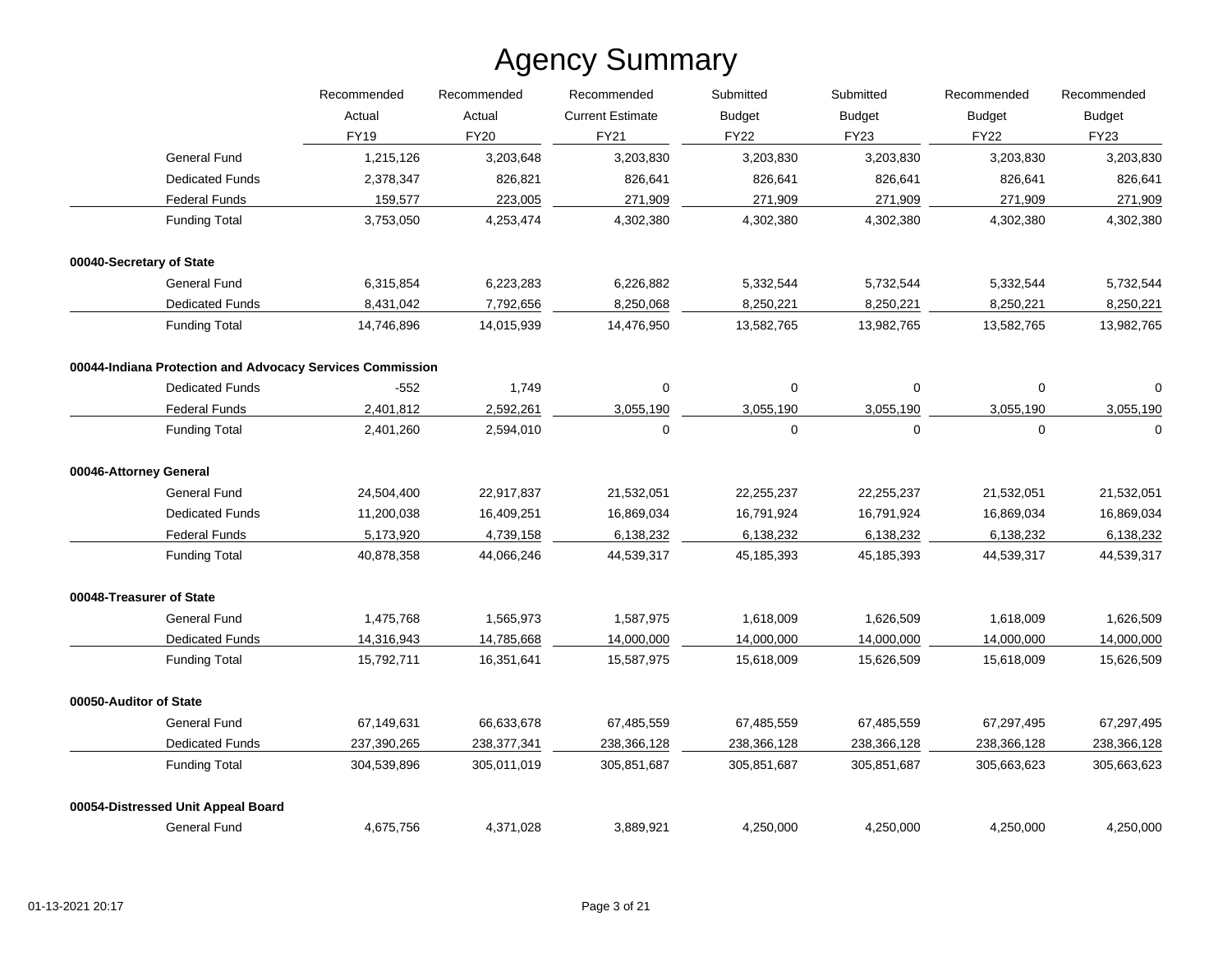|                                                   | Recommended | Recommended | Recommended             | Submitted     | Submitted<br><b>Budget</b> | Recommended<br><b>Budget</b> | Recommended<br><b>Budget</b> |
|---------------------------------------------------|-------------|-------------|-------------------------|---------------|----------------------------|------------------------------|------------------------------|
|                                                   | Actual      | Actual      | <b>Current Estimate</b> | <b>Budget</b> |                            |                              |                              |
|                                                   | <b>FY19</b> | <b>FY20</b> | <b>FY21</b>             | <b>FY22</b>   | <b>FY23</b>                | <b>FY22</b>                  | <b>FY23</b>                  |
| 00055-Office of Management and Budget             |             |             |                         |               |                            |                              |                              |
| General Fund                                      | 456,670     | 468,506     | 464,779                 | 497,515       | 497,515                    | 497,515                      | 497,515                      |
| 00056-Office of State-Based Initiatives           |             |             |                         |               |                            |                              |                              |
| General Fund                                      | 101,190     | $\mathbf 0$ | $\mathbf 0$             | $\mathbf 0$   | $\mathbf 0$                | $\mathbf 0$                  | $\Omega$                     |
| 00057-State Budget Agency                         |             |             |                         |               |                            |                              |                              |
| General Fund                                      | 51,480,258  | 96,959,151  | 215,714,275             | 87,958,251    | 458,151,892                | 87,958,251                   | 458,151,892                  |
| <b>Dedicated Funds</b>                            | 154,581,690 | 72,071,205  | 34,000,000              | 10,000,000    | 10,000,000                 | 10,000,000                   | 10,000,000                   |
| <b>Funding Total</b>                              | 206,061,948 | 169,030,356 | 249,714,275             | 97,958,251    | 468, 151, 892              | 97,958,251                   | 468,151,892                  |
| 00060-Management and Performance Hub              |             |             |                         |               |                            |                              |                              |
| <b>General Fund</b>                               | 5,770,633   | 7,233,017   | 7,017,674               | 7,375,352     | 7,375,352                  | 7,375,352                    | 7,375,352                    |
| <b>Dedicated Funds</b>                            | 5,378,404   | 646,810     | 0                       | 0             | 0                          | 0                            | $\mathbf 0$                  |
| <b>Funding Total</b>                              | 11,149,037  | 7,879,827   | $\Omega$                | $\Omega$      | $\Omega$                   | $\Omega$                     | $\Omega$                     |
| 00061-Department of Administration                |             |             |                         |               |                            |                              |                              |
| General Fund                                      | 91,367,595  | 97,734,358  | 76,634,701              | 66,954,837    | 71,102,264                 | 68,891,547                   | 73,038,974                   |
| <b>Dedicated Funds</b>                            | 12,059,678  | 17,067,538  | 15,531,776              | 6,866,066     | 6,812,272                  | 6,866,066                    | 6,812,272                    |
| <b>Federal Funds</b>                              | 0           | 0           | 0                       | 25,500        | 25,500                     | 25,500                       | 25,500                       |
| <b>Funding Total</b>                              | 103,427,273 | 114.801.896 | 92.166.477              | 73,846,403    | 77,940,036                 | 75,783,113                   | 79,876,746                   |
| 00062-Indiana Archives and Records Administration |             |             |                         |               |                            |                              |                              |
| General Fund                                      | 1,795,404   | 1,934,527   | 1,705,898               | 1,885,898     | 1,885,898                  | 1,885,898                    | 1,885,898                    |
| <b>Dedicated Funds</b>                            | 320,076     | 273,155     | 254,914                 | 254,914       | 254,914                    | 254,914                      | 254,914                      |
| <b>Funding Total</b>                              | 2,115,480   | 2,207,682   | 1,960,812               | 2,140,812     | 2,140,812                  | 2,140,812                    | 2,140,812                    |
| 00063-Indiana Election Division                   |             |             |                         |               |                            |                              |                              |
| <b>General Fund</b>                               | 7,495,098   | 5,060,683   | 6,076,742               | 5,567,534     | 5,567,534                  | 5,567,534                    | 5,567,534                    |
| <b>Dedicated Funds</b>                            | 63,919      | 98,687      | 73,979                  | 73,979        | 73,979                     | 73,979                       | 73,979                       |
| <b>Federal Funds</b>                              | 5,640       | 5,982       | 6,475                   | 6,475         | 6,475                      | 6,475                        | 6,475                        |
| <b>Funding Total</b>                              | 7,564,657   | 5,165,352   | 6,157,196               | 5,647,988     | 5,647,988                  | 5,647,988                    | 5,647,988                    |

**00064-Office of the Public Access Counselor**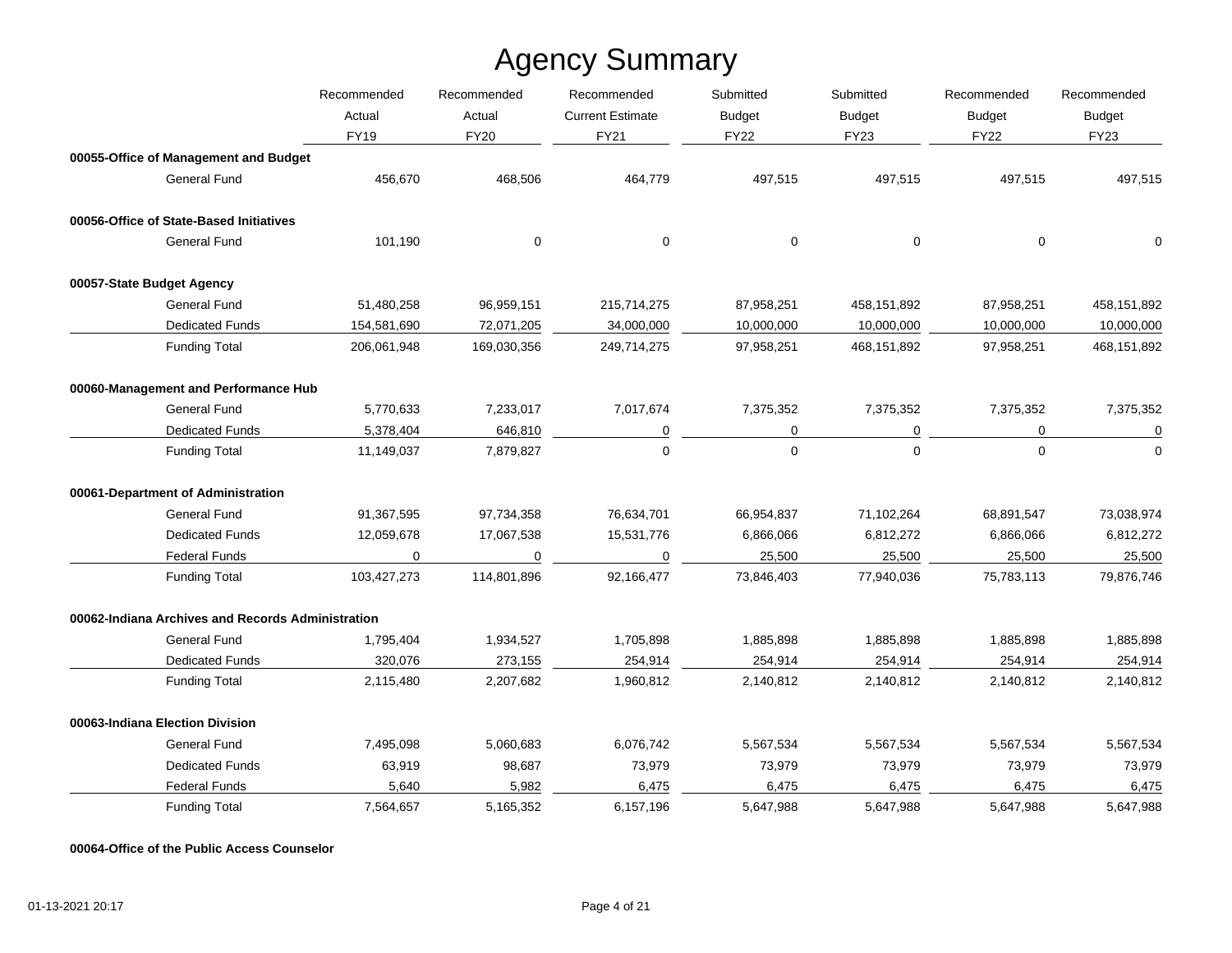|                                                | Recommended<br>Actual | Recommended   | Recommended<br><b>Current Estimate</b> | Submitted<br><b>Budget</b> | Submitted<br><b>Budget</b><br><b>FY23</b> | Recommended<br><b>Budget</b><br><b>FY22</b> | Recommended<br><b>Budget</b><br><b>FY23</b> |
|------------------------------------------------|-----------------------|---------------|----------------------------------------|----------------------------|-------------------------------------------|---------------------------------------------|---------------------------------------------|
|                                                |                       | Actual        |                                        |                            |                                           |                                             |                                             |
|                                                | <b>FY19</b>           | <b>FY20</b>   | <b>FY21</b>                            | <b>FY22</b>                |                                           |                                             |                                             |
| <b>General Fund</b>                            | 206,852               | 261,395       | 255,150                                | 282,708                    | 282,708                                   | 282,708                                     | 282,708                                     |
| 00067-Office of Technology                     |                       |               |                                        |                            |                                           |                                             |                                             |
| <b>General Fund</b>                            | $-20$                 | 560,877       | 0                                      | $\mathbf 0$                | $\Omega$                                  | $\mathbf 0$                                 | $\Omega$                                    |
| <b>Dedicated Funds</b>                         | 1,281,410             | 323,713       | 999,530                                | 1,175,918                  | 1,175,918                                 | 1,175,918                                   | 1,175,918                                   |
| <b>Funding Total</b>                           | 1,281,390             | 884,590       | 0                                      | $\mathbf 0$                | $\mathbf 0$                               | 0                                           | $\mathbf 0$                                 |
| 00070-State Personnel Department               |                       |               |                                        |                            |                                           |                                             |                                             |
| <b>General Fund</b>                            | 2,841,512             | 3,604,458     | 3,458,973                              | 3,971,198                  | 3,971,198                                 | 3,971,198                                   | 3,971,198                                   |
| <b>Dedicated Funds</b>                         | 35,451,230            | 9,296,925     | 127,000                                | 0                          | 0                                         | $\mathbf 0$                                 | $\overline{0}$                              |
| <b>Funding Total</b>                           | 38,292,742            | 12,901,383    | 3,585,973                              | $\mathbf 0$                | $\mathbf 0$                               | $\mathbf{0}$                                | $\mathbf 0$                                 |
| 00072-Indiana Public Retirement System         |                       |               |                                        |                            |                                           |                                             |                                             |
| <b>General Fund</b>                            | 1,221,262,416         | 1,079,453,124 | 1,107,676,560                          | 1,075,437,402              | 1,102,831,624                             | 1,075,437,402                               | 1,102,831,624                               |
| <b>Dedicated Funds</b>                         | 11,978,693            | 12,188,941    | 157,700,000                            | 156,200,000                | 155,400,000                               | 156,200,000                                 | 155,400,000                                 |
| <b>Funding Total</b>                           | 1,233,241,109         | 1,091,642,065 | 1,265,376,560                          | 1,231,637,402              | 1,258,231,624                             | 1,231,637,402                               | 1,258,231,624                               |
| 00074-State Employees' Appeals Commission      |                       |               |                                        |                            |                                           |                                             |                                             |
| <b>General Fund</b>                            | 138,131               | 139,317       | 124,722                                | 127,197                    | 127,197                                   | 127,197                                     | 127,197                                     |
| 00075-Office of Inspector General              |                       |               |                                        |                            |                                           |                                             |                                             |
| <b>General Fund</b>                            | 1,161,727             | 1,145,409     | 1,150,609                              | 1,189,168                  | 1,189,168                                 | 1,189,168                                   | 1,189,168                                   |
| <b>Dedicated Funds</b>                         | 3,509                 | 3,315         | 0                                      | 3,624                      | 3,624                                     | 3,624                                       | 3,624                                       |
| <b>Funding Total</b>                           | 1,165,236             | 1,148,724     | $\Omega$                               | 1,192,792                  | 1,192,792                                 | 1,192,792                                   | 1,192,792                                   |
| 00077-Office of Administrative Law Proceedings |                       |               |                                        |                            |                                           |                                             |                                             |
| <b>General Fund</b>                            | $\mathbf 0$           | $\mathsf 0$   | 1,500,000                              | 1,500,000                  | 1,500,000                                 | 1,500,000                                   | 1,500,000                                   |
| 00080-State Board of Accounts                  |                       |               |                                        |                            |                                           |                                             |                                             |
| <b>General Fund</b>                            | 14,724,119            | 13,444,655    | 12,547,981                             | 13,720,717                 | 13,720,717                                | 13,720,717                                  | 13,720,717                                  |
| <b>Dedicated Funds</b>                         | 15,617,779            | 14,123,140    | 14,682,215                             | 15,292,119                 | 15,292,119                                | 15,292,119                                  | 15,292,119                                  |
| <b>Funding Total</b>                           | 30,341,898            | 27,567,795    | 27,230,196                             | 29,012,836                 | 29,012,836                                | 29,012,836                                  | 29,012,836                                  |

**00090-Department of Revenue**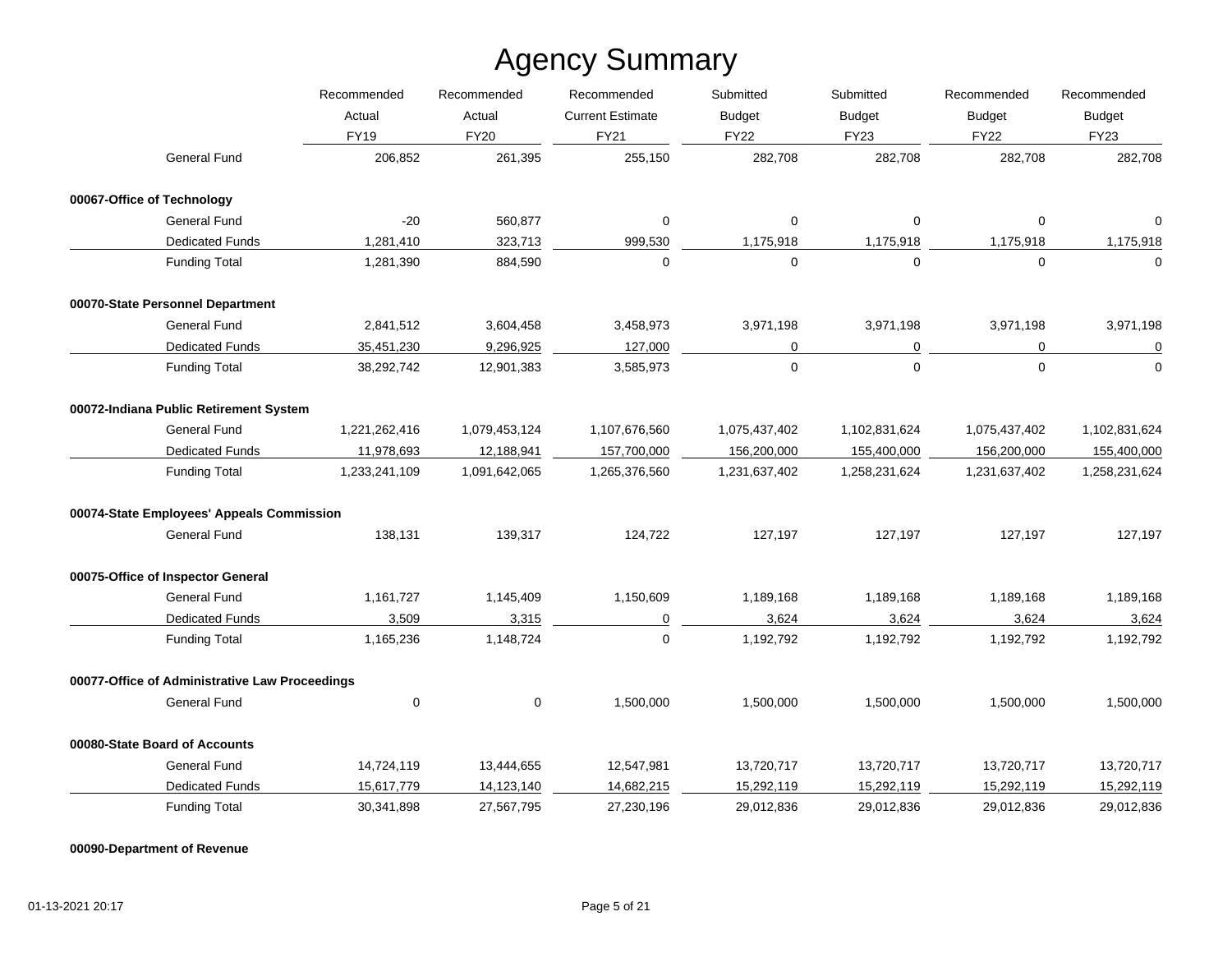|                                        | Recommended | Recommended  | Recommended             | Submitted   | Submitted<br><b>Budget</b><br><b>Budget</b> | Recommended<br><b>Budget</b><br><b>FY22</b> | Recommended<br><b>Budget</b><br><b>FY23</b> |
|----------------------------------------|-------------|--------------|-------------------------|-------------|---------------------------------------------|---------------------------------------------|---------------------------------------------|
|                                        | Actual      | Actual       | <b>Current Estimate</b> |             |                                             |                                             |                                             |
|                                        | FY19        | <b>FY20</b>  | FY21                    | <b>FY22</b> | <b>FY23</b>                                 |                                             |                                             |
| General Fund                           | 72,848,808  | 68,592,428   | 85,399,343              | 83,490,069  | 67,990,069                                  | 83,990,069                                  | 68,490,069                                  |
| <b>Dedicated Funds</b>                 | 7,628,217   | 9,172,637    | 8,114,579               | 8,114,579   | 8,114,579                                   | 8,614,579                                   | 8,614,579                                   |
| <b>Funding Total</b>                   | 80,477,025  | 77,765,065   | 93,513,922              | 91,604,648  | 76,104,648                                  | 92,604,648                                  | 77,104,648                                  |
| 00100-Indiana State Police             |             |              |                         |             |                                             |                                             |                                             |
| General Fund                           | 208,326,103 | 212,524,980  | 233,190,555             | 223,001,583 | 211,902,787                                 | 221,267,583                                 | 213,342,787                                 |
| <b>Dedicated Funds</b>                 | 35,632,090  | 55, 147, 718 | 52,545,417              | 50,796,555  | 50,796,555                                  | 50,796,555                                  | 50,796,555                                  |
| <b>Federal Funds</b>                   | 12,979,189  | 16,209,417   | 10,902,785              | 10,902,785  | 10,902,785                                  | 10,902,785                                  | 10,902,785                                  |
| <b>Funding Total</b>                   | 256,937,382 | 283,882,115  | 296,638,757             | 284,700,923 | 273,602,127                                 | 282,966,923                                 | 275,042,127                                 |
| 00103-Law Enforcement Training Academy |             |              |                         |             |                                             |                                             |                                             |
| General Fund                           | 1,927,671   | 2,014,570    | 2,144,181               | 2,288,066   | 2,385,531                                   | 2,288,066                                   | 2,385,531                                   |
| <b>Dedicated Funds</b>                 | 3,712,796   | 2,450,417    | 3,022,285               | 2,671,514   | 2,622,760                                   | 2,584,810                                   | 2,622,760                                   |
| <b>Federal Funds</b>                   | 0           | 10,625       | 0                       | $\Omega$    | 0                                           | 0                                           | 0                                           |
| <b>Funding Total</b>                   | 5,640,467   | 4,475,612    | 5,166,466               | 4,959,580   | 5,008,291                                   | 4,872,876                                   | 5,008,291                                   |
| 00110-Adjutant General                 |             |              |                         |             |                                             |                                             |                                             |
| General Fund                           | 14,126,944  | 13,666,637   | 12,642,278              | 15,833,933  | 22,045,903                                  | 15,833,933                                  | 22,045,903                                  |
| <b>Dedicated Funds</b>                 | 18,780      | 200,305      | 1,381,592               | 1,180,574   | 1,451,277                                   | 1,180,574                                   | 1,451,277                                   |
| <b>Federal Funds</b>                   | 74,444,400  | 70,073,459   | 71,813,693              | 71,836,495  | 71,836,495                                  | 71,836,495                                  | 71,836,495                                  |
| <b>Funding Total</b>                   | 88,590,124  | 83,940,401   | 85,837,563              | 88,851,002  | 95,333,675                                  | 88,851,002                                  | 95,333,675                                  |
| 00115-State Department of Toxicology   |             |              |                         |             |                                             |                                             |                                             |
| General Fund                           | 2,344,728   | 2,446,920    | 2,212,710               | 2,249,632   | 2,249,632                                   | 2,249,632                                   | 2,249,632                                   |
| <b>Dedicated Funds</b>                 | 467,054     | 347,900      | 355,000                 | 355,000     | 355,000                                     | 355,000                                     | 355,000                                     |
| <b>Federal Funds</b>                   | 547,779     | 1,778,549    | 200,000                 | 200,000     | 200,000                                     | 200,000                                     | 200,000                                     |
| <b>Funding Total</b>                   | 3,359,561   | 4,573,369    | 2,767,710               | 2,804,632   | 2,804,632                                   | 2,804,632                                   | 2,804,632                                   |
| 00160-Department of Veterans' Affairs  |             |              |                         |             |                                             |                                             |                                             |
| General Fund                           | 4,606,784   | 3,851,031    | 3,525,432               | 3,546,311   | 3,546,311                                   | 3,546,311                                   | 3,546,311                                   |
| <b>Dedicated Funds</b>                 | 1,947,522   | 792,593      | 1,000,000               | 1,512,029   | 1,512,029                                   | 1,512,029                                   | 1,512,029                                   |
| <b>Federal Funds</b>                   | 479,982     | 824,082      | 681,021                 | 681,021     | 681,021                                     | 681,021                                     | 681,021                                     |
| <b>Funding Total</b>                   | 7,034,288   | 5,467,706    | 5,206,453               | 5,739,361   | 5,739,361                                   | 5,739,361                                   | 5,739,361                                   |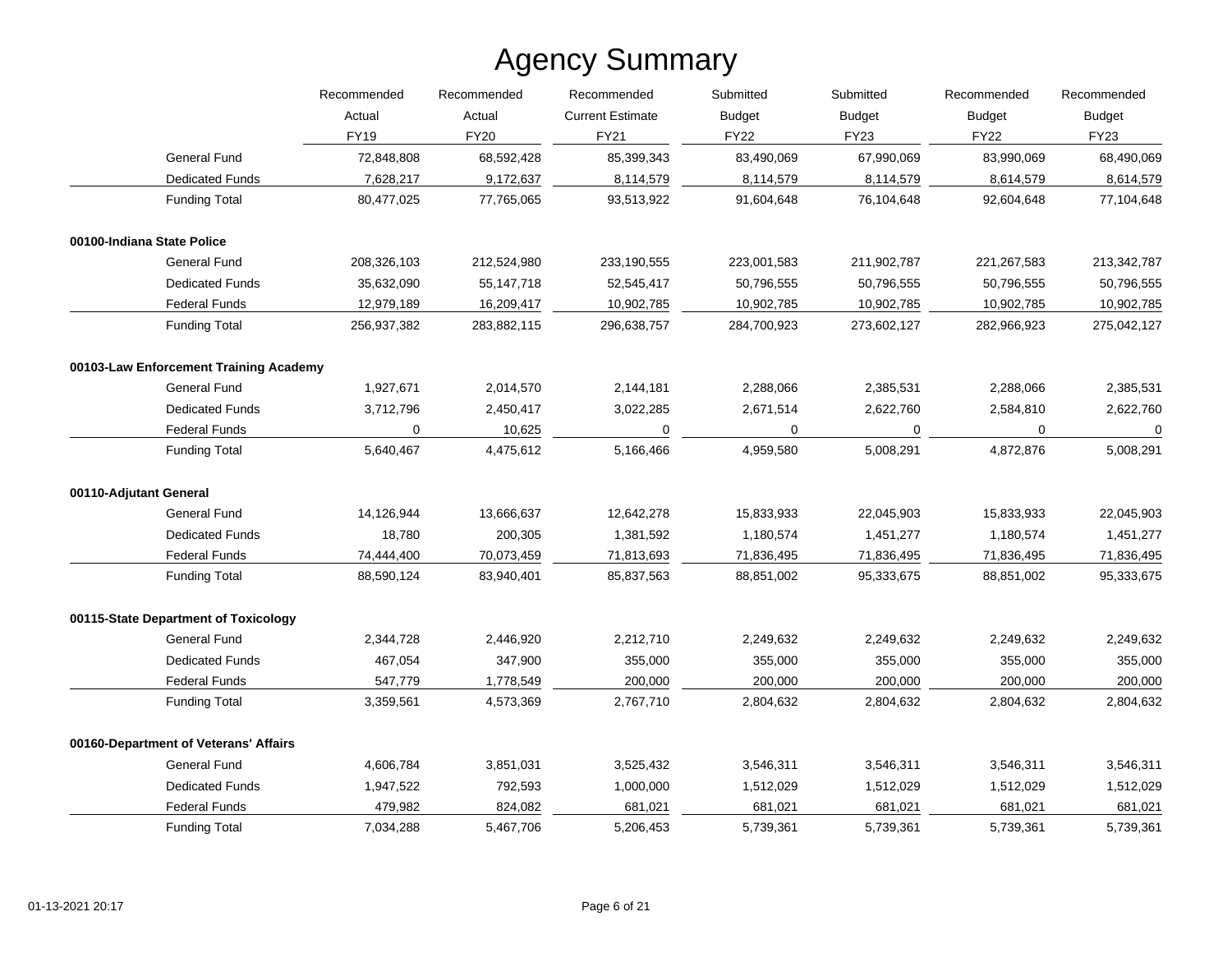|                                              | Recommended | Recommended | Recommended             | Submitted     | Submitted     | Recommended                  | Recommended   |
|----------------------------------------------|-------------|-------------|-------------------------|---------------|---------------|------------------------------|---------------|
|                                              | Actual      | Actual      | <b>Current Estimate</b> | <b>Budget</b> | <b>Budget</b> | <b>Budget</b><br><b>FY22</b> | <b>Budget</b> |
|                                              | FY19        | <b>FY20</b> | <b>FY21</b>             | <b>FY22</b>   | <b>FY23</b>   |                              | <b>FY23</b>   |
| 00190-Indiana Gaming Commission              |             |             |                         |               |               |                              |               |
| General Fund                                 | 0           | $\mathbf 0$ | 0                       | 325,000       | 325,000       | 325,000                      | 325,000       |
| <b>Dedicated Funds</b>                       | 30,190,789  | 30,530,687  | 26,751,740              | 29,521,008    | 29,829,008    | 29,521,008                   | 29,829,008    |
| <b>Funding Total</b>                         | $\Omega$    | $\Omega$    | $\Omega$                | 29,846,008    | 30,154,008    | 29,846,008                   | 30,154,008    |
| 00195-Indiana Department of Gaming Research  |             |             |                         |               |               |                              |               |
| <b>General Fund</b>                          | 174,000     | 0           | 0                       | $\mathbf 0$   | 0             | 0                            | $\mathbf 0$   |
| 00200-Utility Regulatory Commission          |             |             |                         |               |               |                              |               |
| <b>Dedicated Funds</b>                       | 9,749,341   | 10,410,678  | 9,083,878               | 9,583,878     | 9,583,878     | 9,583,878                    | 9,583,878     |
| <b>Federal Funds</b>                         | 944,343     | 560,776     | 1,129,965               | 1,129,965     | 1,129,965     | 1,129,965                    | 1,129,965     |
| <b>Funding Total</b>                         | 10,693,684  | 10,971,454  | 10,213,843              | 10,713,843    | 10,713,843    | 10,713,843                   | 10,713,843    |
| 00205-Utility Consumer Counselor             |             |             |                         |               |               |                              |               |
| <b>Dedicated Funds</b>                       | 6,766,155   | 6,745,960   | 6,652,794               | 7,736,658     | 7,736,658     | 7,736,658                    | 7,736,658     |
| 00208-Department of Financial Institutions   |             |             |                         |               |               |                              |               |
| <b>Dedicated Funds</b>                       | 8,582,820   | 8,990,996   | 9,071,490               | 9,328,671     | 9,328,671     | 9,328,671                    | 9,328,671     |
| 00210-Department of Insurance                |             |             |                         |               |               |                              |               |
| <b>Dedicated Funds</b>                       | 125,033,335 | 118,659,251 | 127,326,313             | 121,043,435   | 121,043,435   | 121,043,435                  | 121,043,435   |
| <b>Federal Funds</b>                         | 1,467,577   | 2,681,136   | 2,668,350               | 2,668,350     | 2,668,350     | 2,668,350                    | 2,668,350     |
| <b>Funding Total</b>                         | 126,500,912 | 121,340,387 | 129,994,663             | 123,711,785   | 123,711,785   | 123,711,785                  | 123,711,785   |
| 00215-Department of Local Government Finance |             |             |                         |               |               |                              |               |
| <b>General Fund</b>                          | 3,602,786   | 3,515,218   | 5,206,755               | 3,696,201     | 3,696,201     | 3,696,201                    | 3,696,201     |
| <b>Dedicated Funds</b>                       | 280,000     | 422,250     | 422,250                 | 540,280       | 540,280       | 540,280                      | 540,280       |
| <b>Funding Total</b>                         | 3,882,786   | 3,937,468   | 5,629,005               | 4,236,481     | 4,236,481     | 4,236,481                    | 4,236,481     |
| 00217-Indiana Board of Tax Review            |             |             |                         |               |               |                              |               |
| <b>General Fund</b>                          | 1,425,755   | 1,109,372   | 1,292,876               | 1,366,968     | 1,366,968     | 1,366,968                    | 1,366,968     |
| Dedicated Funds                              | 0           | 464,376     | 394,720                 | 320,628       | 320,628       | 320,628                      | 320,628       |
| <b>Funding Total</b>                         | $\mathbf 0$ | 1,573,748   | 1,687,596               | 1,687,596     | 1,687,596     | 1,687,596                    | 1,687,596     |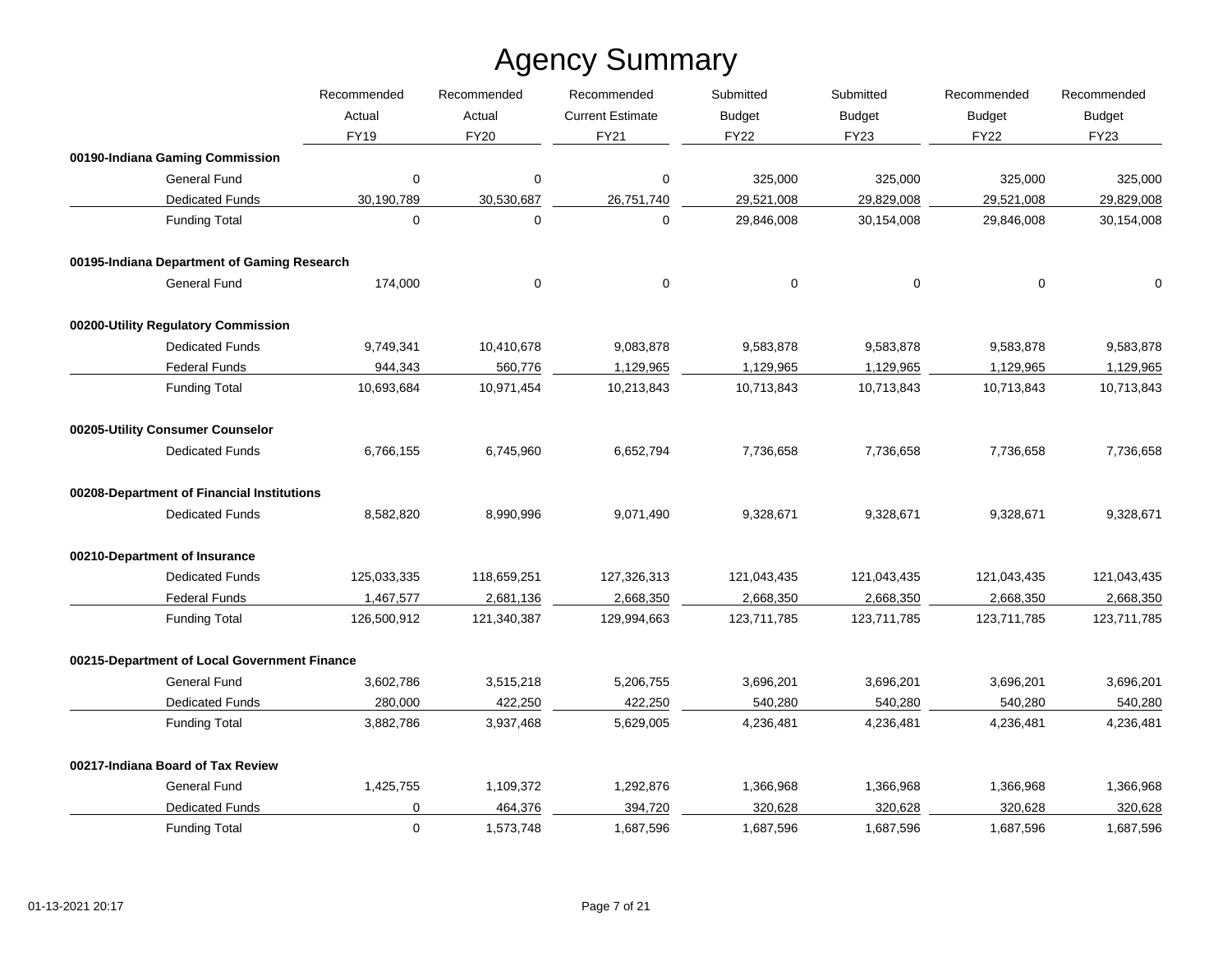|                                      | Recommended | Recommended           | Recommended<br><b>Current Estimate</b> | Submitted<br><b>Budget</b> | Submitted<br><b>Budget</b> | Recommended<br><b>Budget</b><br><b>FY22</b> | Recommended<br><b>Budget</b><br><b>FY23</b> |
|--------------------------------------|-------------|-----------------------|----------------------------------------|----------------------------|----------------------------|---------------------------------------------|---------------------------------------------|
|                                      | Actual      | Actual<br><b>FY20</b> |                                        |                            |                            |                                             |                                             |
|                                      | <b>FY19</b> |                       | FY21                                   | <b>FY22</b>                | <b>FY23</b>                |                                             |                                             |
| 00220-Worker's Compensation Board    |             |                       |                                        |                            |                            |                                             |                                             |
| <b>General Fund</b>                  | 1,858,153   | 1,830,089             | 1,751,443                              | 1,835,964                  | 1,835,964                  | 1,835,964                                   | 1,835,964                                   |
| <b>Dedicated Funds</b>               | 7,538,783   | 7,834,955             | 7,773,153                              | 7,759,850                  | 7,759,850                  | 7,759,850                                   | 7,759,850                                   |
| <b>Funding Total</b>                 | 9,396,936   | 9,665,044             | 9,524,596                              | 9,595,814                  | 9,595,814                  | 9,595,814                                   | 9,595,814                                   |
| 00225-Department of Labor            |             |                       |                                        |                            |                            |                                             |                                             |
| <b>General Fund</b>                  | 3,184,830   | 3,139,689             | 3,060,292                              | 3,280,502                  | 3,280,502                  | 3,280,502                                   | 3,280,502                                   |
| <b>Dedicated Funds</b>               | 664,048     | 906,757               | 912,983                                | 912,983                    | 912,983                    | 912,983                                     | 912,983                                     |
| <b>Federal Funds</b>                 | 3,014,661   | 3,133,827             | 3,476,870                              | 3,476,869                  | 3,476,869                  | 3,476,869                                   | 3,476,869                                   |
| <b>Funding Total</b>                 | 6,863,539   | 7,180,273             | 7,450,145                              | 7,670,354                  | 7,670,354                  | 7,670,354                                   | 7,670,354                                   |
| 00230-Alcohol and Tobacco Commission |             |                       |                                        |                            |                            |                                             |                                             |
| <b>Dedicated Funds</b>               | 23,461,111  | 20,532,969            | 21,586,526                             | 23,281,061                 | 23,301,146                 | 23,281,061                                  | 23,301,146                                  |
| <b>Federal Funds</b>                 | 216,009     | 214,356               | 200,000                                | 200,000                    | 200,000                    | 200,000                                     | 200,000                                     |
| <b>Funding Total</b>                 | 23,677,120  | 20,747,325            | 21,786,526                             | 23,481,061                 | 23,501,146                 | 23,481,061                                  | 23,501,146                                  |
| 00235-Bureau of Motor Vehicles       |             |                       |                                        |                            |                            |                                             |                                             |
| <b>General Fund</b>                  | 36,780,076  | 24,907,269            | 25,487,662                             | 26,309,849                 | 26,309,849                 | 26,309,849                                  | 26,309,849                                  |
| <b>Dedicated Funds</b>               | 17,590,805  | 32,571,082            | 27,545,622                             | 15,117,143                 | 14,870,103                 | 15,117,143                                  | 14,870,103                                  |
| <b>Funding Total</b>                 | 54,370,881  | 57,478,351            | 53,033,284                             | 41,426,992                 | 41,179,952                 | 41,426,992                                  | 41,179,952                                  |
| 00240-Coroners' Training Board       |             |                       |                                        |                            |                            |                                             |                                             |
| <b>Dedicated Funds</b>               | 384,066     | 385,026               | 435,613                                | 400,000                    | 400,000                    | 400,000                                     | 400,000                                     |
| 00250-Professional Licensing Agency  |             |                       |                                        |                            |                            |                                             |                                             |
| <b>General Fund</b>                  | 4,734,957   | 4,080,377             | 4,179,387                              | 4,522,482                  | 4,522,482                  | 4,522,482                                   | 4,522,482                                   |
| <b>Dedicated Funds</b>               | 2,923,082   | 2,956,711             | 2,257,987                              | 3,207,242                  | 3,389,795                  | 3,207,242                                   | 3,389,795                                   |
| <b>Federal Funds</b>                 | 616,258     | 1,904,065             | 3,371,299                              | 675,000                    | 0                          | 675,000                                     | 0                                           |
| <b>Funding Total</b>                 | 8,274,297   | 8,941,153             | 9,808,673                              | 8,404,724                  | 7,912,277                  | 8,404,724                                   | 7,912,277                                   |
| 00258-Civil Rights Commission        |             |                       |                                        |                            |                            |                                             |                                             |
| <b>General Fund</b>                  | 2,130,832   | 2,197,252             | 1,972,572                              | 2,244,834                  | 2,244,834                  | 2,244,834                                   | 2,244,834                                   |
| <b>Dedicated Funds</b>               | 145,172     | 121,020               | 99,443                                 | 96,332                     | 96,332                     | 96,332                                      | 96,332                                      |
| <b>Federal Funds</b>                 | 1,376,052   | 854,339               | 543,105                                | 543,105                    | 543,105                    | 543,105                                     | 543,105                                     |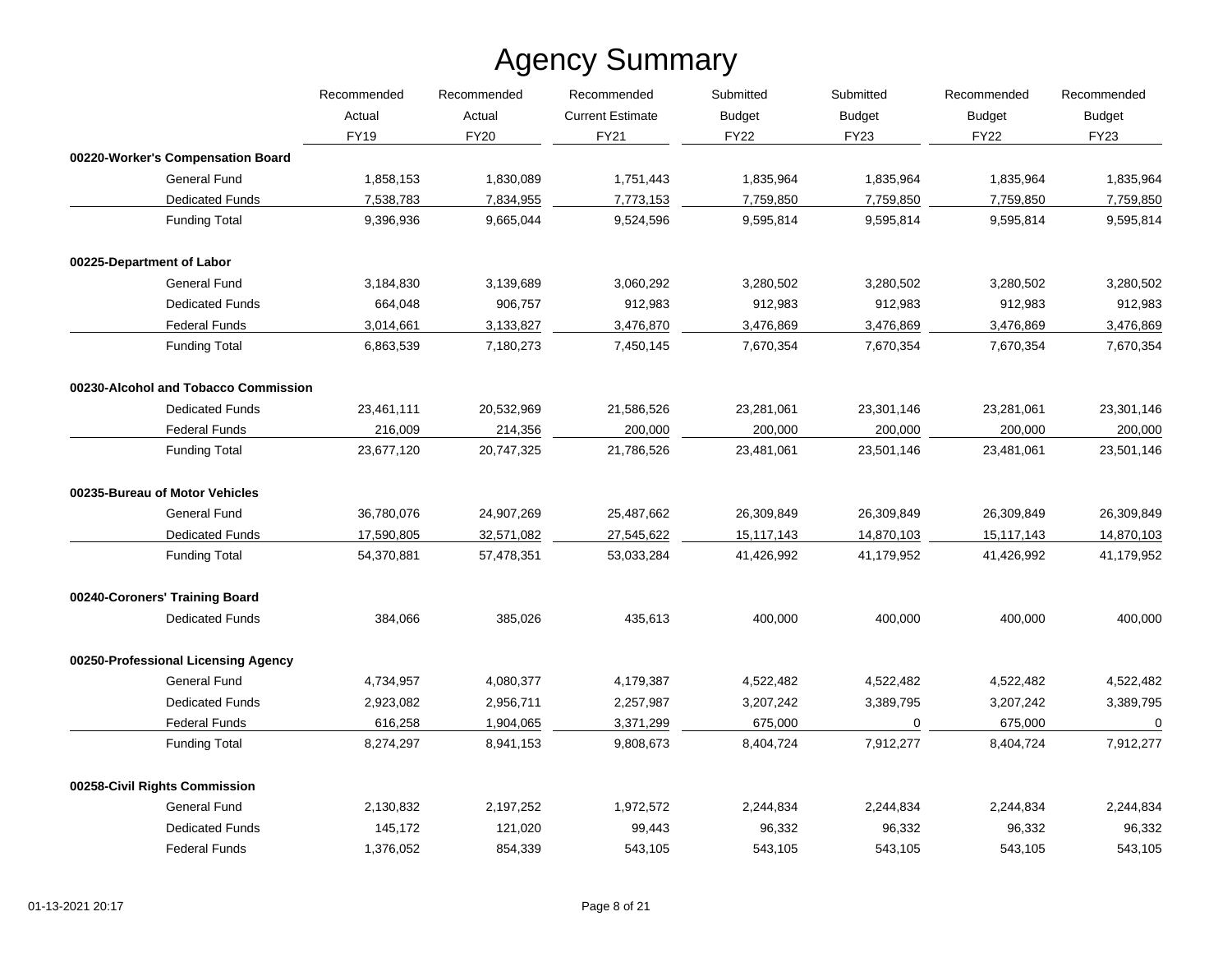|                                                   | Recommended<br>Actual | Recommended<br>Actual | Recommended<br><b>Current Estimate</b> | Submitted<br><b>Budget</b> | Submitted<br><b>Budget</b> | Recommended<br><b>Budget</b> | Recommended<br><b>Budget</b> |
|---------------------------------------------------|-----------------------|-----------------------|----------------------------------------|----------------------------|----------------------------|------------------------------|------------------------------|
|                                                   |                       |                       |                                        |                            |                            |                              |                              |
|                                                   | <b>FY19</b>           | <b>FY20</b>           | <b>FY21</b>                            | <b>FY22</b>                | <b>FY23</b>                | <b>FY22</b>                  | <b>FY23</b>                  |
| <b>Funding Total</b>                              | 3,652,056             | 3,172,611             | 2,615,120                              | 2,884,271                  | 2,884,271                  | 2,884,271                    | 2,884,271                    |
| 00260-Indiana Economic Development Corporation    |                       |                       |                                        |                            |                            |                              |                              |
| General Fund                                      | 66,166,259            | 55,553,009            | 47,594,639                             | 71,448,875                 | 71,448,875                 | 81,448,875                   | 86,448,875                   |
| <b>Dedicated Funds</b>                            | 21,567,858            | 20,741,764            | 22,499,140                             | 2,499,140                  | 2,499,140                  | 2,499,140                    | 2,499,140                    |
| <b>Federal Funds</b>                              | 2,700,574             | 3,142,588             | 3,019,284                              | 3,019,284                  | 3,019,284                  | 3,019,284                    | 3,019,284                    |
| <b>Funding Total</b>                              | 90,434,691            | 79,437,361            | 73,113,063                             | 76,967,299                 | 76,967,299                 | 86,967,299                   | 91,967,299                   |
| 00261-Indiana Finance Authority                   |                       |                       |                                        |                            |                            |                              |                              |
| <b>Dedicated Funds</b>                            | 1,500,000             | 2,500,000             | 2,500,000                              | 2,500,000                  | 2,500,000                  | 2,500,000                    | 2,500,000                    |
| 00263-Housing and Community Development Authority |                       |                       |                                        |                            |                            |                              |                              |
| <b>General Fund</b>                               | 2,900,906             | 2,654,393             | 1,499,972                              | 1,499,972                  | 1,499,972                  | 1,499,972                    | 1,499,972                    |
| <b>Dedicated Funds</b>                            | 11,328,650            | 8,136,244             | 8,500,000                              | 8,500,000                  | 8,500,000                  | 8,500,000                    | 8,500,000                    |
| <b>Funding Total</b>                              | 14,229,556            | 10,790,637            | 9,999,972                              | 9,999,972                  | 9,999,972                  | 9,999,972                    | 9,999,972                    |
| 00265-Indiana Horse Racing Commission             |                       |                       |                                        |                            |                            |                              |                              |
| <b>Dedicated Funds</b>                            | 28,129,093            | 25,932,345            | 24,942,566                             | 24,781,052                 | 24,781,052                 | 24,781,052                   | 24,781,052                   |
| 00266-Office of Energy Development                |                       |                       |                                        |                            |                            |                              |                              |
| <b>General Fund</b>                               | 170,146               | 230,581               | 199,843                                | 199,843                    | 199,843                    | 199,843                      | 199,843                      |
| <b>Federal Funds</b>                              | 1,039,223             | 765,994               | 999,213                                | 999,213                    | 999,213                    | 999,213                      | 999,213                      |
| <b>Funding Total</b>                              | 1,209,369             | 996,575               | 1,199,056                              | 1,199,056                  | 1,199,056                  | 1,199,056                    | 1,199,056                    |
| 00286-Integrated Public Safety Commission         |                       |                       |                                        |                            |                            |                              |                              |
| <b>Dedicated Funds</b>                            | 14,095,417            | 19,669,206            | 12,733,449                             | 14,698,322                 | 14,698,322                 | 14,698,322                   | 14,698,322                   |
| <b>Federal Funds</b>                              | 5,956                 | 6,871                 | 0                                      | 0                          | 0                          | 0                            | $\pmb{0}$                    |
| <b>Funding Total</b>                              | 14,101,373            | 19,676,077            | $\mathbf{0}$                           | $\mathbf 0$                | $\mathbf 0$                | $\mathbf 0$                  | $\mathbf 0$                  |
| 00300-Department of Natural Resources             |                       |                       |                                        |                            |                            |                              |                              |
| <b>General Fund</b>                               | 58,031,263            | 57,662,641            | 53,669,665                             | 51,286,978                 | 51,341,584                 | 53,286,978                   | 53,341,584                   |
| <b>Dedicated Funds</b>                            | 81,025,369            | 83,062,969            | 81,256,873                             | 90,082,678                 | 91,917,178                 | 90,162,489                   | 90,281,989                   |
| <b>Federal Funds</b>                              | 33,751,268            | 35,432,889            | 47,353,783                             | 47,353,783                 | 47,353,783                 | 47,353,783                   | 47,353,783                   |
| <b>Funding Total</b>                              | 172,807,900           | 176,158,499           | 182,280,321                            | 188,723,439                | 190,612,545                | 190,803,250                  | 190,977,356                  |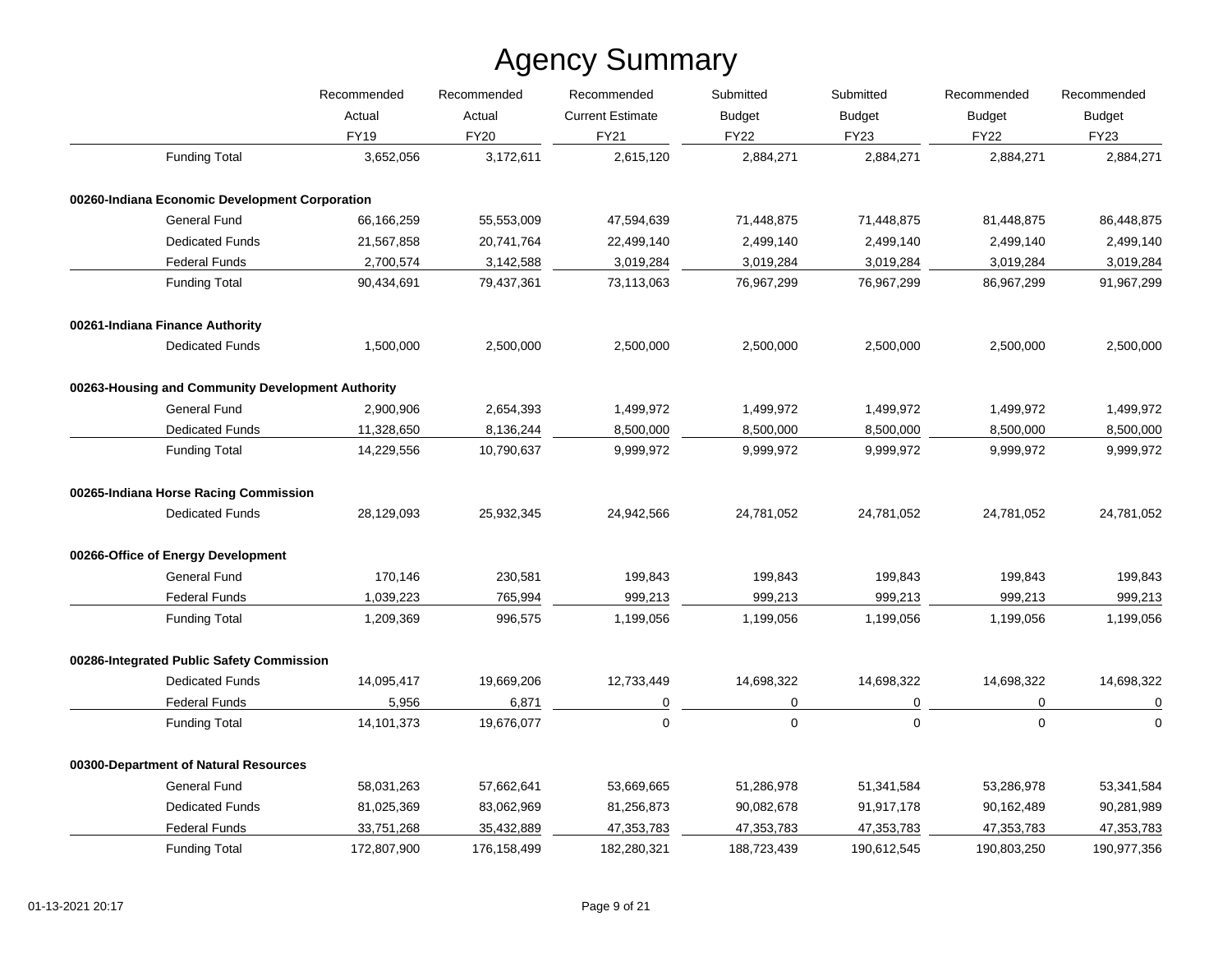|                                                           | Recommended<br>Actual | Recommended    | Recommended             | Submitted     | Submitted<br><b>Budget</b> | Recommended<br><b>Budget</b><br><b>FY22</b> | Recommended<br><b>Budget</b> |
|-----------------------------------------------------------|-----------------------|----------------|-------------------------|---------------|----------------------------|---------------------------------------------|------------------------------|
|                                                           |                       | Actual         | <b>Current Estimate</b> | <b>Budget</b> |                            |                                             |                              |
|                                                           | <b>FY19</b>           | <b>FY20</b>    | FY21                    | <b>FY22</b>   | <b>FY23</b>                |                                             | <b>FY23</b>                  |
| 00303-Indiana State Museum and Historic Sites Corporation |                       |                |                         |               |                            |                                             |                              |
| <b>General Fund</b>                                       | 11,188,121            | 9,459,297      | 8,936,133               | 10,453,347    | 10,415,342                 | 10,453,347                                  | 10,415,342                   |
| <b>Dedicated Funds</b>                                    | 1,805,213             | 2,149,288      | 1,000,000               | 0             | 757,800                    | 0                                           | 757,800                      |
| <b>Funding Total</b>                                      | 12,993,334            | 11,608,585     | 9,936,133               | $\mathbf 0$   | 11,173,142                 | $\mathbf 0$                                 | 11,173,142                   |
| 00310-White River State Park Development Commission       |                       |                |                         |               |                            |                                             |                              |
| <b>General Fund</b>                                       | 9,516,312             | 996,362        | 746,506                 | 848,506       | 848,506                    | 848,506                                     | 848,506                      |
| 00315-World War Memorial Commission                       |                       |                |                         |               |                            |                                             |                              |
| <b>General Fund</b>                                       | 5,011,653             | 2,237,328      | 9,077,870               | 2,887,778     | 4,457,018                  | 2,687,778                                   | 4,257,018                    |
| <b>Dedicated Funds</b>                                    | 188,837               | 93,530         | 76,339                  | 76,339        | 76,339                     | 76,339                                      | 76,339                       |
| <b>Funding Total</b>                                      | 5,200,490             | 2,330,858      | 9,154,209               | 2,964,117     | 4,533,357                  | 2,764,117                                   | 4,333,357                    |
| 00322-Kankakee River Basin Commission                     |                       |                |                         |               |                            |                                             |                              |
| <b>General Fund</b>                                       | 52,486                | 2,351,438      | 44,614                  | 71,614        | 71,614                     | 71,614                                      | 71,614                       |
| <b>Dedicated Funds</b>                                    | 600,000               | $\overline{0}$ | $\overline{0}$          | 0             | $\overline{0}$             | $\mathbf 0$                                 | $\mathbf 0$                  |
| <b>Funding Total</b>                                      | 652,486               | $\mathbf 0$    | 0                       | $\mathbf 0$   | 0                          | $\mathbf 0$                                 | $\mathbf 0$                  |
| 00325-Maumee River Basin Commission                       |                       |                |                         |               |                            |                                             |                              |
| <b>General Fund</b>                                       | 101,850               | 99,813         | 86,572                  | 101,850       | 101,850                    | 101,850                                     | 101,850                      |
| 00330-St. Joseph River Basin Commission                   |                       |                |                         |               |                            |                                             |                              |
| <b>General Fund</b>                                       | 52,487                | 102,875        | 89,228                  | 104,974       | 104,974                    | 104,974                                     | 104,974                      |
| 00340-Bureau of Motor Vehicles Commission                 |                       |                |                         |               |                            |                                             |                              |
| <b>Dedicated Funds</b>                                    | 97,923,011            | 99,391,979     | 94,453,053              | 106,681,667   | 106,681,667                | 106,681,667                                 | 106,681,667                  |
| 00351-State Board of Animal Health                        |                       |                |                         |               |                            |                                             |                              |
| <b>General Fund</b>                                       | 6,776,198             | 7,339,769      | 6,794,889               | 6,789,550     | 6,789,550                  | 6,789,550                                   | 6,789,550                    |
| <b>Dedicated Funds</b>                                    | 129,852               | 347,702        | 283,900                 | 211,750       | 211,750                    | 211,750                                     | 211,750                      |
| <b>Federal Funds</b>                                      | 2,110,704             | 1,659,243      | 2,234,191               | 1,957,644     | 1,957,644                  | 1,957,644                                   | 1,957,644                    |
| <b>Funding Total</b>                                      | 9,016,754             | 9,346,714      | 9,312,980               | 8,958,944     | 8,958,944                  | 8,958,944                                   | 8,958,944                    |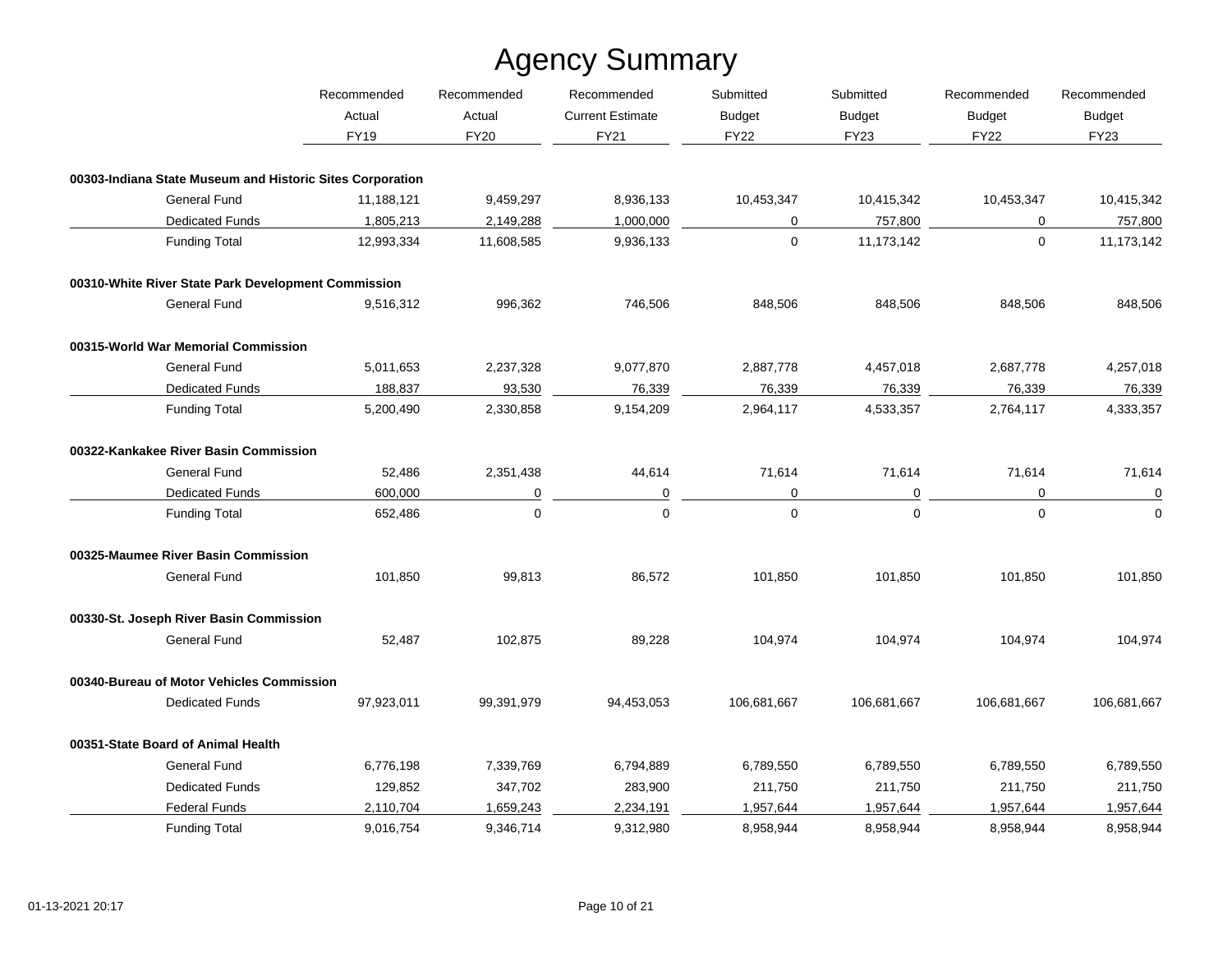|                                                 | Recommended | Recommended | Recommended<br><b>Current Estimate</b> | Submitted<br><b>Budget</b> | Submitted<br><b>Budget</b> | Recommended<br><b>Budget</b><br><b>FY22</b> | Recommended<br><b>Budget</b><br><b>FY23</b> |
|-------------------------------------------------|-------------|-------------|----------------------------------------|----------------------------|----------------------------|---------------------------------------------|---------------------------------------------|
|                                                 | Actual      | Actual      |                                        |                            |                            |                                             |                                             |
|                                                 | <b>FY19</b> | <b>FY20</b> | FY21                                   | <b>FY22</b>                | FY23                       |                                             |                                             |
| 00385-Department of Homeland Security           |             |             |                                        |                            |                            |                                             |                                             |
| <b>General Fund</b>                             | 11,179,281  | 19,885,180  | 19,227,463                             | 19,218,891                 | 19,218,891                 | 19,218,891                                  | 19,218,891                                  |
| <b>Dedicated Funds</b>                          | 18,870,534  | 19,393,100  | 17,251,305                             | 16,495,947                 | 16,897,109                 | 16,495,947                                  | 16,897,109                                  |
| <b>Federal Funds</b>                            | 23,203,799  | 18,332,711  | 40,130,550                             | 38,574,965                 | 29,630,550                 | 38,574,965                                  | 29,630,550                                  |
| <b>Funding Total</b>                            | 53,253,614  | 57,610,991  | 76,609,318                             | 74,289,803                 | 65,746,550                 | 74,289,803                                  | 65,746,550                                  |
| 00400-State Department of Health                |             |             |                                        |                            |                            |                                             |                                             |
| <b>General Fund</b>                             | 29,932,659  | 27,396,273  | 26,037,105                             | 26,589,823                 | 26,589,823                 | 9,442,846                                   | 9,442,846                                   |
| <b>Dedicated Funds</b>                          | 66,307,700  | 93,079,753  | 86,764,889                             | 83,368,402                 | 83,368,402                 | 114,207,891                                 | 114,207,891                                 |
| <b>Federal Funds</b>                            | 237,391,667 | 374,786,427 | 385,698,104                            | 385,698,104                | 385,698,104                | 385,868,533                                 | 385,868,533                                 |
| <b>Funding Total</b>                            | 333,632,026 | 495,262,453 | 498,500,098                            | 495,656,329                | 495,656,329                | 509,519,270                                 | 509,519,270                                 |
| 00405-Family and Social Services Administration |             |             |                                        |                            |                            |                                             |                                             |
| <b>General Fund</b>                             | 17,977,738  | 13,484,996  | 14,641,242                             | 14,904,442                 | 14,904,442                 | 14,904,442                                  | 14,904,442                                  |
| <b>Dedicated Funds</b>                          | 55,191,116  | 50,785,673  | 39,475,000                             | $\mathbf 0$                | 0                          | 0                                           | $\Omega$                                    |
| <b>Federal Funds</b>                            | 41,834,361  | 42,784,897  | 47,114,865                             | 47,503,088                 | 47,503,088                 | 47,503,088                                  | 47,503,088                                  |
| <b>Funding Total</b>                            | 115,003,215 | 107,055,566 | 101,231,107                            | 62,407,530                 | 62,407,530                 | 62,407,530                                  | 62,407,530                                  |
| 00410-Division of Mental Health                 |             |             |                                        |                            |                            |                                             |                                             |
| <b>General Fund</b>                             | 184,093,350 | 145,411,263 | 128,532,182                            | 126,032,182                | 126,032,182                | 126,032,182                                 | 126,032,182                                 |
| <b>Dedicated Funds</b>                          | 22,204,929  | 39,478,867  | 16,145,725                             | 20,031,871                 | 16,645,725                 | 20,031,871                                  | 16,645,725                                  |
| <b>Federal Funds</b>                            | 77,266,155  | 82,332,753  | 61,377,740                             | 61,377,740                 | 61,377,740                 | 61,377,740                                  | 61,377,740                                  |
| <b>Funding Total</b>                            | 283,564,434 | 267,222,883 | 206,055,647                            | 207,441,793                | 204,055,647                | 207,441,793                                 | 204,055,647                                 |
| 00415-Evansville Psychiatric Children's Center  |             |             |                                        |                            |                            |                                             |                                             |
| <b>General Fund</b>                             | 1,260,662   | 1,966,558   | 281,422                                | 1,576,369                  | 1,576,369                  | 1,576,369                                   | 1,576,369                                   |
| <b>Dedicated Funds</b>                          | 2,811,002   | 2,209,422   | 3,541,107                              | 2,736,422                  | 2,209,422                  | 2,661,422                                   | 2,209,422                                   |
| <b>Federal Funds</b>                            | 21,813      | 25,107      | 0                                      | 0                          | 0                          | $\mathbf 0$                                 | $\mathbf 0$                                 |
| <b>Funding Total</b>                            | 4,093,477   | 4,201,087   | 3,822,529                              | 4,312,791                  | 3,785,791                  | 4,237,791                                   | 3,785,791                                   |
| 00425-Evansville State Hospital                 |             |             |                                        |                            |                            |                                             |                                             |
| <b>General Fund</b>                             | 30,246,576  | 25,215,187  | 24,246,876                             | 23,287,442                 | 23,287,442                 | 23,287,442                                  | 23,287,442                                  |
| <b>Dedicated Funds</b>                          | 2,191,939   | 3,953,034   | 3,802,558                              | 4,340,134                  | 4,340,134                  | 4,340,134                                   | 4,340,134                                   |
| <b>Funding Total</b>                            | 32,438,515  | 29,168,221  | 28,049,434                             | 27,627,576                 | 27,627,576                 | 27,627,576                                  | 27,627,576                                  |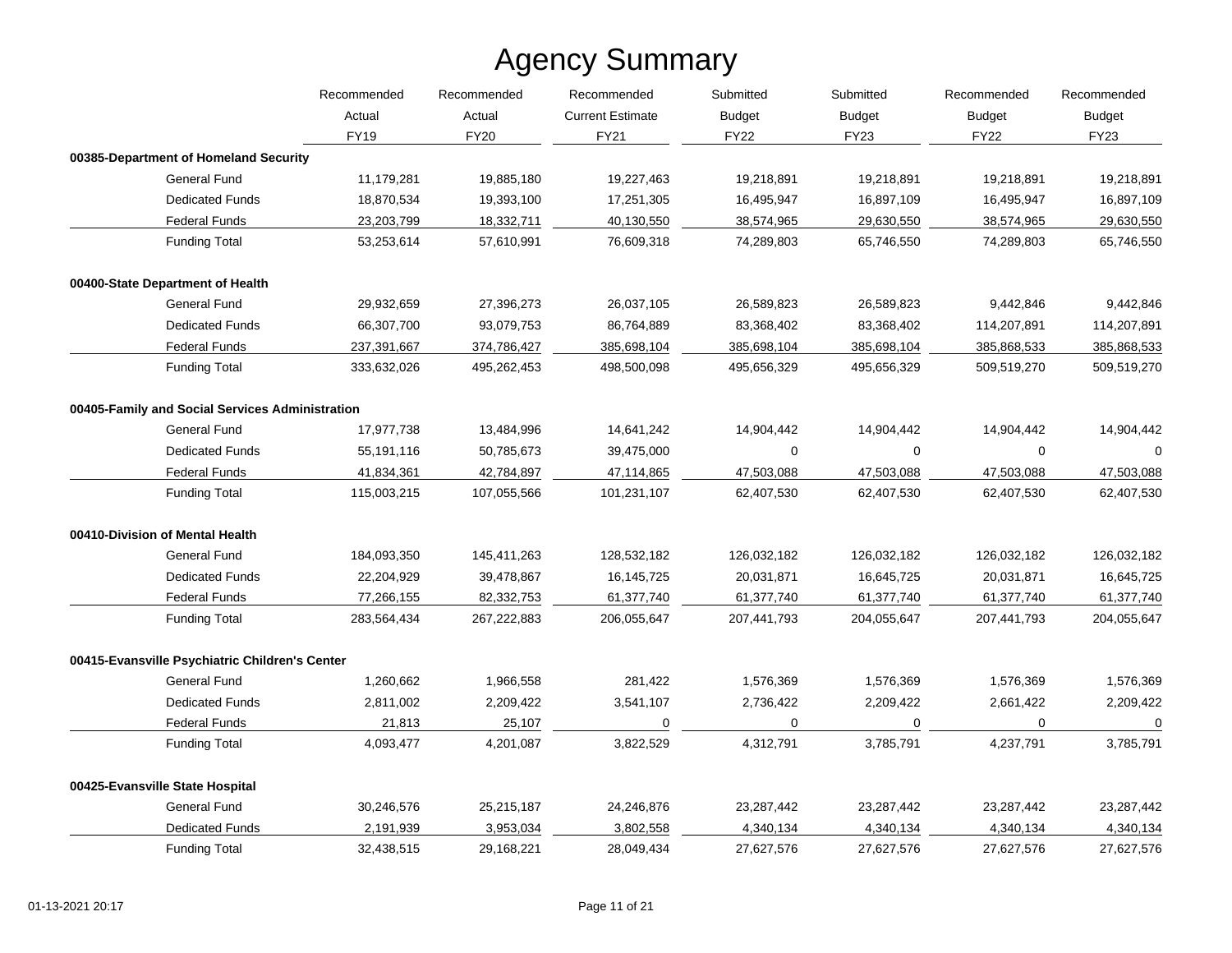|                                              | Recommended<br>Actual | Recommended | Recommended<br><b>Current Estimate</b> | Submitted<br><b>Budget</b> | Submitted<br><b>Budget</b> | Recommended<br><b>Budget</b><br><b>FY22</b> | Recommended<br><b>Budget</b> |
|----------------------------------------------|-----------------------|-------------|----------------------------------------|----------------------------|----------------------------|---------------------------------------------|------------------------------|
|                                              |                       | Actual      |                                        |                            |                            |                                             |                              |
|                                              | <b>FY19</b>           | <b>FY20</b> | FY21                                   | <b>FY22</b>                | <b>FY23</b>                |                                             | <b>FY23</b>                  |
| 00430-Madison State Hospital                 |                       |             |                                        |                            |                            |                                             |                              |
| <b>General Fund</b>                          | 29,123,517            | 25,198,689  | 24,740,777                             | 25,611,949                 | 25,611,949                 | 25,611,949                                  | 25,611,949                   |
| <b>Dedicated Funds</b>                       | 3,237,031             | 2,796,667   | 3,911,219                              | 2,895,067                  | 2,796,667                  | 2,796,667                                   | 2,895,067                    |
| <b>Funding Total</b>                         | 32,360,548            | 27,995,356  | 28,651,996                             | 28,507,016                 | 28,408,616                 | 28,408,616                                  | 28,507,016                   |
| 00435-Logansport State Hospital              |                       |             |                                        |                            |                            |                                             |                              |
| <b>General Fund</b>                          | 37,030,891            | 33,142,756  | 31,645,399                             | 31,692,661                 | 31,692,661                 | 31,692,661                                  | 31,692,661                   |
| <b>Dedicated Funds</b>                       | 3,398,837             | 1,543,167   | 3,661,556                              | 4,067,833                  | 1,410,464                  | 2,243,833                                   | 3,234,464                    |
| <b>Funding Total</b>                         | 40,429,728            | 34,685,923  | 35,306,955                             | 35,760,494                 | 33,103,125                 | 33,936,494                                  | 34,927,125                   |
| 00440-Richmond State Hospital                |                       |             |                                        |                            |                            |                                             |                              |
| <b>General Fund</b>                          | 37,841,083            | 33,747,663  | 33,109,363                             | 33,519,553                 | 33,519,553                 | 33,519,553                                  | 33,519,553                   |
| <b>Dedicated Funds</b>                       | 3,591,523             | 2,062,201   | 2,683,320                              | 3,279,686                  | 2,062,201                  | 2,062,201                                   | 3,279,686                    |
| <b>Funding Total</b>                         | 41,432,606            | 35,809,864  | 35,792,683                             | 36,799,239                 | 35,581,754                 | 35,581,754                                  | 36,799,239                   |
| 00450-Larue Carter Memorial Hospital         |                       |             |                                        |                            |                            |                                             |                              |
| <b>General Fund</b>                          | 15,019,371            | 1,634,928   | 1,331,308                              | 832,452                    | 832,452                    | 832,452                                     | 832,452                      |
| <b>Dedicated Funds</b>                       | 8,261,855             | 0           | 0                                      | 0                          | 0                          | 0                                           | 0                            |
| <b>Federal Funds</b>                         | 21,304                | 0           | 0                                      | $\mathbf 0$                | 0                          | $\mathbf 0$                                 | $\mathbf 0$                  |
| <b>Funding Total</b>                         | 23,302,530            | $\mathbf 0$ | $\Omega$                               | $\mathbf 0$                | 0                          | $\mathbf 0$                                 | $\mathbf 0$                  |
| 00451-Neuro Diagnostic Institute             |                       |             |                                        |                            |                            |                                             |                              |
| <b>General Fund</b>                          | 3,922,622             | 24,355,266  | 20,818,870                             | 31,094,679                 | 30,477,366                 | 31,094,679                                  | 30,477,366                   |
| <b>Dedicated Funds</b>                       | 0                     | 4,591,389   | 15,758,199                             | 4,671,125                  | 5,288,438                  | 4,671,125                                   | 5,288,438                    |
| <b>Funding Total</b>                         | 0                     | 28,946,655  | 36,577,069                             | 35,765,804                 | 35,765,804                 | 35,765,804                                  | 35,765,804                   |
| 00495-Department of Environmental Management |                       |             |                                        |                            |                            |                                             |                              |
| <b>General Fund</b>                          | 21,931,573            | 22,736,091  | 18,497,505                             | 24,138,931                 | 24,138,931                 | 24,138,931                                  | 24,138,931                   |
| <b>Dedicated Funds</b>                       | 105,270,995           | 68,894,351  | 77,785,454                             | 84,569,669                 | 84,569,669                 | 84,569,669                                  | 84,569,669                   |
| <b>Federal Funds</b>                         | 22,152,383            | 21,603,529  | 13,598,055                             | 14,336,471                 | 14,836,471                 | 14,336,471                                  | 14,836,471                   |
| <b>Funding Total</b>                         | 149,354,951           | 113,233,971 | 109,881,014                            | 123,045,071                | 123,545,071                | 123,045,071                                 | 123,545,071                  |

**00496-Office of Environmental Adjudication**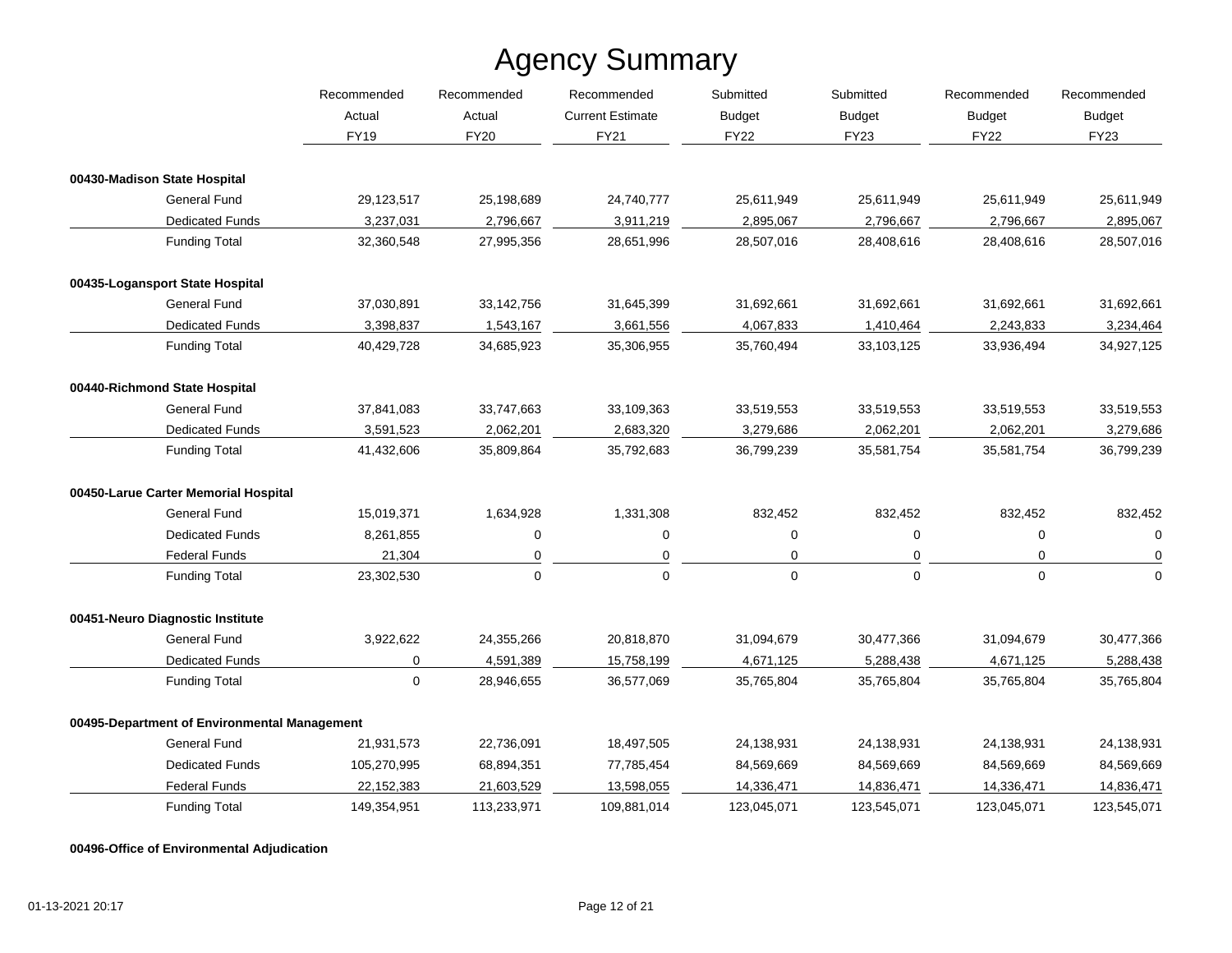|                                                            | Recommended   | Recommended   | Recommended             | Submitted     | Submitted     | Recommended   | Recommended   |
|------------------------------------------------------------|---------------|---------------|-------------------------|---------------|---------------|---------------|---------------|
|                                                            | Actual        | Actual        | <b>Current Estimate</b> | <b>Budget</b> | Budget        | <b>Budget</b> | <b>Budget</b> |
|                                                            | <b>FY19</b>   | <b>FY20</b>   | <b>FY21</b>             | <b>FY22</b>   | <b>FY23</b>   | <b>FY22</b>   | <b>FY23</b>   |
| <b>General Fund</b>                                        | 253,044       | 256,705       | 285,149                 | 339,659       | 339,659       | 339,659       | 339,659       |
| 00497-Division of Disability & Rehabilitation Services     |               |               |                         |               |               |               |               |
| General Fund                                               | 120,904,826   | 43,425,304    | 38,485,975              | 37,085,562    | 37,085,562    | 41,357,108    | 41,357,108    |
| <b>Dedicated Funds</b>                                     | 14,618,285    | 3,005,859     | 3,394,506               | 2,971,673     | 2,971,673     | 3,994,506     | 3,994,506     |
| <b>Federal Funds</b>                                       | 75,756,930    | 69,632,863    | 65,808,690              | 65,808,690    | 65,808,690    | 65,808,690    | 65,808,690    |
| <b>Funding Total</b>                                       | 211,280,041   | 116,064,026   | 107,689,171             | 105,865,925   | 105,865,925   | 111,160,304   | 111,160,304   |
| 00498-Division of Aging Administration                     |               |               |                         |               |               |               |               |
| <b>General Fund</b>                                        | 57,148,778    | 57,123,573    | 54,661,904              | 54,379,566    | 54,705,019    | 54,379,566    | 54,705,019    |
| <b>Dedicated Funds</b>                                     | 5,340,407     | 5,215,270     | 5,220,823               | 5,220,823     | 5,220,823     | 5,220,823     | 5,220,823     |
| <b>Federal Funds</b>                                       | 42,884,675    | 47,735,821    | 41,248,120              | 41,248,120    | 41,248,120    | 41,248,120    | 41,248,120    |
| <b>Funding Total</b>                                       | 105,373,860   | 110,074,664   | 101,130,847             | 100,848,509   | 101,173,962   | 100,848,509   | 101,173,962   |
| 00500-Division of Family Resources                         |               |               |                         |               |               |               |               |
| <b>General Fund</b>                                        | 119,851,094   | 129,281,610   | 124,310,546             | 122,043,484   | 121,243,484   | 123,043,484   | 122,243,484   |
| <b>Dedicated Funds</b>                                     | 25,980,745    | 12,515,500    | 5,816,761               | 5,816,761     | 5,816,761     | 5,816,761     | 5,816,761     |
| <b>Federal Funds</b>                                       | 1,124,590,189 | 1,185,694,727 | 1,188,250,411           | 1,164,512,495 | 1,164,086,700 | 1,164,512,495 | 1,164,086,700 |
| <b>Funding Total</b>                                       | 1,270,422,028 | 1,327,491,837 | 1,318,377,718           | 1,292,372,740 | 1,291,146,945 | 1,293,372,740 | 1,292,146,945 |
| 00501-Office of Early Childhood and Out-of-School Learning |               |               |                         |               |               |               |               |
| General Fund                                               | 56,368,638    | 51,692,296    | 42,997,593              | 41,497,603    | 41,972,150    | 48,589,383    | 48,589,383    |
| <b>Dedicated Funds</b>                                     | 3,277         | 6,601         | 10,194,138              | 10,215,125    | 9,740,578     | 2,648,798     | 2,174,251     |
| <b>Federal Funds</b>                                       | 178,546,311   | 273,142,411   | 187,587,131             | 187,587,131   | 187,587,131   | 187,587,131   | 187,587,131   |
| <b>Funding Total</b>                                       | 234,918,226   | 324,841,308   | 240,778,862             | 239,299,859   | 239,299,859   | 238,825,312   | 238,350,765   |
| 00502-Department of Child Services                         |               |               |                         |               |               |               |               |
| <b>General Fund</b>                                        | 889,052,270   | 964,303,990   | 873,227,205             | 870,479,388   | 870,479,388   | 882,634,062   | 882,634,062   |
| <b>Dedicated Funds</b>                                     | 1,004,571     | 48,065,141    | 25,005,000              | 472,500       | 472,500       | 472,500       | 472,500       |
| <b>Federal Funds</b>                                       | 415,617,147   | 309,591,164   | 376,942,378             | 386,939,378   | 386,939,378   | 386,939,378   | 386,939,378   |
| <b>Funding Total</b>                                       | 1,305,673,988 | 1,321,960,295 | 1,275,174,583           | 1,257,891,266 | 1,257,891,266 | 1,270,045,940 | 1,270,045,940 |
| 00503-Office of Medicaid Policy and Planning               |               |               |                         |               |               |               |               |
| <b>General Fund</b>                                        | 2,510,315,122 | 2,556,819,681 | 2,678,390,909           | 2,678,664,857 | 2,678,664,857 | 2,850,738,843 | 2,975,038,843 |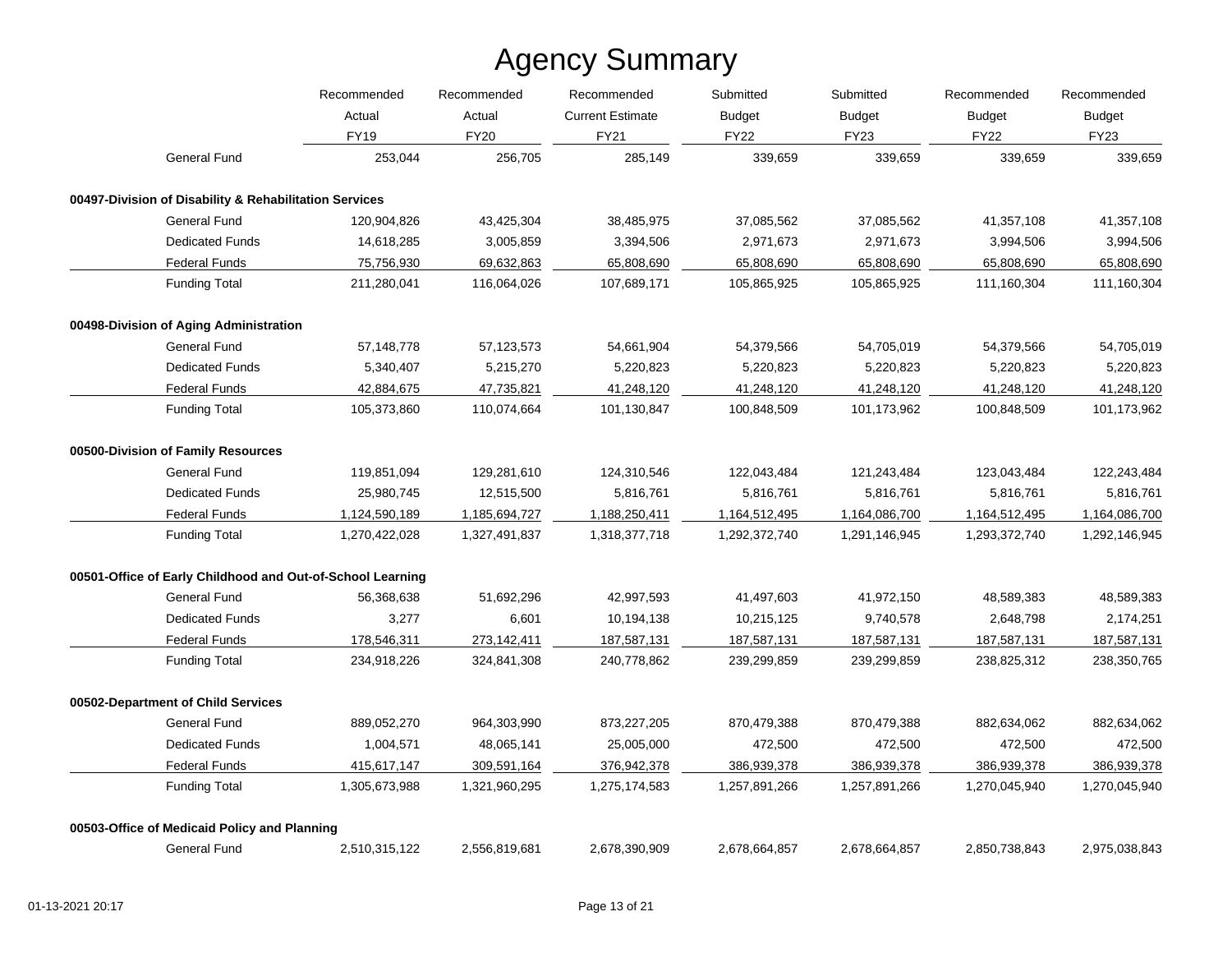|                                                          | Recommended    | Recommended    | Recommended<br><b>Current Estimate</b><br><b>FY21</b> | Submitted<br><b>Budget</b><br><b>FY22</b> | Submitted<br><b>Budget</b> | Recommended<br><b>Budget</b> | Recommended<br><b>Budget</b><br><b>FY23</b> |
|----------------------------------------------------------|----------------|----------------|-------------------------------------------------------|-------------------------------------------|----------------------------|------------------------------|---------------------------------------------|
|                                                          | Actual         | Actual         |                                                       |                                           |                            |                              |                                             |
|                                                          | <b>FY19</b>    | <b>FY20</b>    |                                                       |                                           | <b>FY23</b>                | <b>FY22</b>                  |                                             |
| <b>Dedicated Funds</b>                                   | 1,606,326,643  | 1,736,370,556  | 1,914,682,803                                         | 1,923,982,803                             | 1,922,482,803              | 1,863,944,368                | 1,860,044,368                               |
| <b>Federal Funds</b>                                     | 9,177,915,480  | 10,933,705,953 | 13,001,549,807                                        | 12,983,532,970                            | 12,983,776,256             | 12,986,592,800               | 12,986,592,800                              |
| <b>Funding Total</b>                                     | 13,294,557,245 | 15,226,896,190 | 17,594,623,519                                        | 17,586,180,630                            | 17,584,923,916             | 17,701,276,011               | 17,821,676,011                              |
| 00505-Education Employment Relations Board               |                |                |                                                       |                                           |                            |                              |                                             |
| General Fund                                             | 858,938        | 874,679        | 877,810                                               | 984,705                                   | 984,705                    | 984,705                      | 984,705                                     |
| 00510-Department of Workforce Development                |                |                |                                                       |                                           |                            |                              |                                             |
| <b>General Fund</b>                                      | 51,559,719     | 39,963,051     | 39,690,625                                            | 42,690,625                                | 42,690,625                 | 42,180,625                   | 42,180,625                                  |
| <b>Dedicated Funds</b>                                   | 8,725,599      | 17,128,647     | 19,183,080                                            | 19,183,080                                | 19,183,080                 | 19,183,080                   | 19,183,080                                  |
| <b>Federal Funds</b>                                     | 394,867,706    | 4,125,120,312  | 1,643,870,592                                         | 1,643,870,592                             | 1,643,870,592              | 1,643,870,592                | 1,643,870,592                               |
| <b>Funding Total</b>                                     | 455,153,024    | 4,182,212,010  | 1,702,744,297                                         | 1,705,744,297                             | 1,705,744,297              | 1,705,234,297                | 1,705,234,297                               |
| 00512-Workforce Cabinet                                  |                |                |                                                       |                                           |                            |                              |                                             |
| General Fund                                             | 0              | 2,687,060      | 2,463,478                                             | 1,994,000                                 | 1,994,000                  | 2,504,000                    | 2,504,000                                   |
| <b>Federal Funds</b>                                     | $\mathbf 0$    | 15,691,255     | 26,374,898                                            | 26,374,898                                | 26,374,898                 | 26,374,898                   | 26,374,898                                  |
| <b>Funding Total</b>                                     | $\Omega$       | 18,378,315     | 28,838,376                                            | 28,368,898                                | 28,368,898                 | 28,878,898                   | 28,878,898                                  |
| 00515-Industry and Farms Division                        |                |                |                                                       |                                           |                            |                              |                                             |
| <b>Dedicated Funds</b>                                   | 36,697,646     | 37,394,237     | 36,252,832                                            | 42,056,963                                | 43,258,507                 | 42,056,963                   | 43,258,507                                  |
| <b>Federal Funds</b>                                     | 30,124         | 1,288          | 0                                                     | 0                                         | 0                          | 0                            | $\overline{0}$                              |
| <b>Funding Total</b>                                     | 36,727,770     | 37,395,525     | $\Omega$                                              | $\pmb{0}$                                 | $\mathbf 0$                | $\mathbf 0$                  | $\mathbf 0$                                 |
| 00550-Indiana School for the Blind and Visually Impaired |                |                |                                                       |                                           |                            |                              |                                             |
| <b>General Fund</b>                                      | 10,963,005     | 10,539,432     | 10,782,028                                            | 11,680,183                                | 11,680,183                 | 11,680,183                   | 11,680,183                                  |
| <b>Dedicated Funds</b>                                   | 322,144        | 335,482        | 134,813                                               | 1,288,933                                 | 2,755,632                  | 1,288,933                    | 911,792                                     |
| <b>Federal Funds</b>                                     | 166,457        | 177,490        | 177,457                                               | 177,457                                   | 177,457                    | 177,457                      | 177,457                                     |
| <b>Funding Total</b>                                     | 11,451,606     | 11,052,404     | 11,094,298                                            | 13,146,573                                | 14,613,272                 | 13,146,573                   | 12,769,432                                  |
| 00560-Indiana School for the Deaf                        |                |                |                                                       |                                           |                            |                              |                                             |
| <b>General Fund</b>                                      | 16,555,810     | 15,566,080     | 17,058,533                                            | 17,057,993                                | 17,057,993                 | 17,057,993                   | 17,057,993                                  |
| <b>Dedicated Funds</b>                                   | 1,001,498      | 1,812,598      | 1,594,279                                             | 734,637                                   | 1,960,604                  | 734,637                      | 1,960,604                                   |
| <b>Federal Funds</b>                                     | 317,296        | 315,910        | 348,883                                               | 348,883                                   | 348,883                    | 348,883                      | 348,883                                     |
| <b>Funding Total</b>                                     | 17,874,604     | 17,694,588     | 19,001,695                                            | 18,141,513                                | 19,367,480                 | 18,141,513                   | 19,367,480                                  |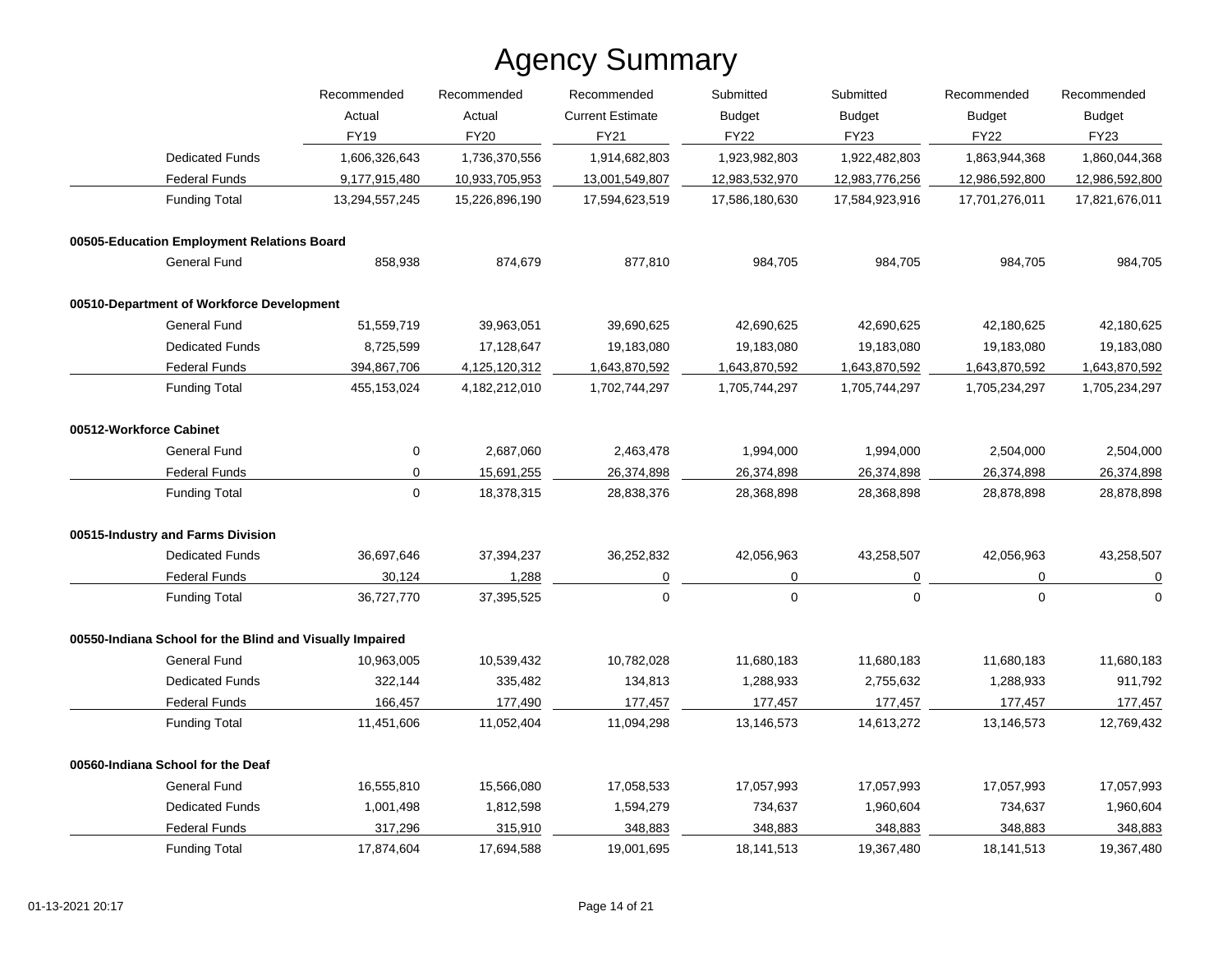|                                                     | Recommended |             | Recommended             | Recommended   | Submitted     | Submitted     | Recommended    | Recommended |
|-----------------------------------------------------|-------------|-------------|-------------------------|---------------|---------------|---------------|----------------|-------------|
|                                                     | Actual      | Actual      | <b>Current Estimate</b> | <b>Budget</b> | <b>Budget</b> | <b>Budget</b> | <b>Budget</b>  |             |
|                                                     | <b>FY19</b> | <b>FY20</b> | <b>FY21</b>             | <b>FY22</b>   | <b>FY23</b>   | <b>FY22</b>   | <b>FY23</b>    |             |
| 00570-Indiana Veterans' Home                        |             |             |                         |               |               |               |                |             |
| <b>Dedicated Funds</b>                              | 48,836,342  | 54,556,880  | 24,950,000              | 25,926,500    | 25,354,500    | 25,926,500    | 25,354,500     |             |
| 00605-Public Defender                               |             |             |                         |               |               |               |                |             |
| <b>General Fund</b>                                 | 7,124,953   | 7,326,292   | 7,498,943               | 7,498,943     | 7,498,943     | 7,498,943     | 7,498,943      |             |
| 00610-Public Defender Council                       |             |             |                         |               |               |               |                |             |
| <b>General Fund</b>                                 | 1,384,567   | 1,551,688   | 1,551,693               | 1,706,445     | 1,706,445     | 1,706,445     | 1,706,445      |             |
| <b>Dedicated Funds</b>                              | 207,153     | 248,253     | 152,402                 | 152,402       | 152,402       | 152,402       | 152,402        |             |
| <b>Federal Funds</b>                                | 334,071     | 125,484     | 140,000                 | 140,000       | 140,000       | 140,000       | 140,000        |             |
| <b>Funding Total</b>                                | 1,925,791   | 1,925,425   | 1,844,095               | 1,998,847     | 1,998,847     | 1,998,847     | 1,998,847      |             |
| 00614-Chain O' Lakes Correctional Facility          |             |             |                         |               |               |               |                |             |
| General Fund                                        | 1,692,081   | 1,807,560   | 1,840,779               | 1,903,114     | 1,903,114     | 1,903,114     | 1,903,114      |             |
| 00615-Department of Correction                      |             |             |                         |               |               |               |                |             |
| <b>General Fund</b>                                 | 295,634,041 | 298,931,544 | 314,628,783             | 299,530,544   | 303,885,544   | 311,397,930   | 315,752,930    |             |
| <b>Dedicated Funds</b>                              | 12,748,323  | 15,071,247  | 12,711,925              | 8,768,355     | 8,768,355     | 8,768,355     | 8,768,355      |             |
| <b>Federal Funds</b>                                | 9,934,759   | 4,377,576   | 7,162,613               | 6,088,222     | 6,088,222     | 6,088,222     | 6,088,222      |             |
| <b>Funding Total</b>                                | 318,317,123 | 318,380,367 | 334,503,321             | 314,387,121   | 318,742,121   | 326,254,507   | 330,609,507    |             |
| 00616-North Central Juvenile Facility               |             |             |                         |               |               |               |                |             |
| <b>General Fund</b>                                 | 12,327,897  | 13,675,281  | 12,401,091              | 13,671,064    | 13,671,064    | 13,671,064    | 13,671,064     |             |
| <b>Dedicated Funds</b>                              | 0           | 0           | 170,000                 | $\pmb{0}$     | 0             | $\mathbf 0$   | $\overline{0}$ |             |
| <b>Funding Total</b>                                | $\mathbf 0$ | $\mathbf 0$ | 12,571,091              | $\pmb{0}$     | $\mathbf 0$   | $\mathbf 0$   | $\mathbf 0$    |             |
| 00618-Miami Correctional Facility                   |             |             |                         |               |               |               |                |             |
| <b>General Fund</b>                                 | 34,111,547  | 36,133,480  | 33,368,225              | 36,111,345    | 36,111,345    | 36,111,345    | 36,111,345     |             |
| 00619-Logansport Juvenile Intake/Diagnosis Facility |             |             |                         |               |               |               |                |             |
| <b>Dedicated Funds</b>                              | $\pmb{0}$   | 0           | 0                       | 100,000       | 0             | 100,000       | 0              |             |

**00620-Indiana State Prison**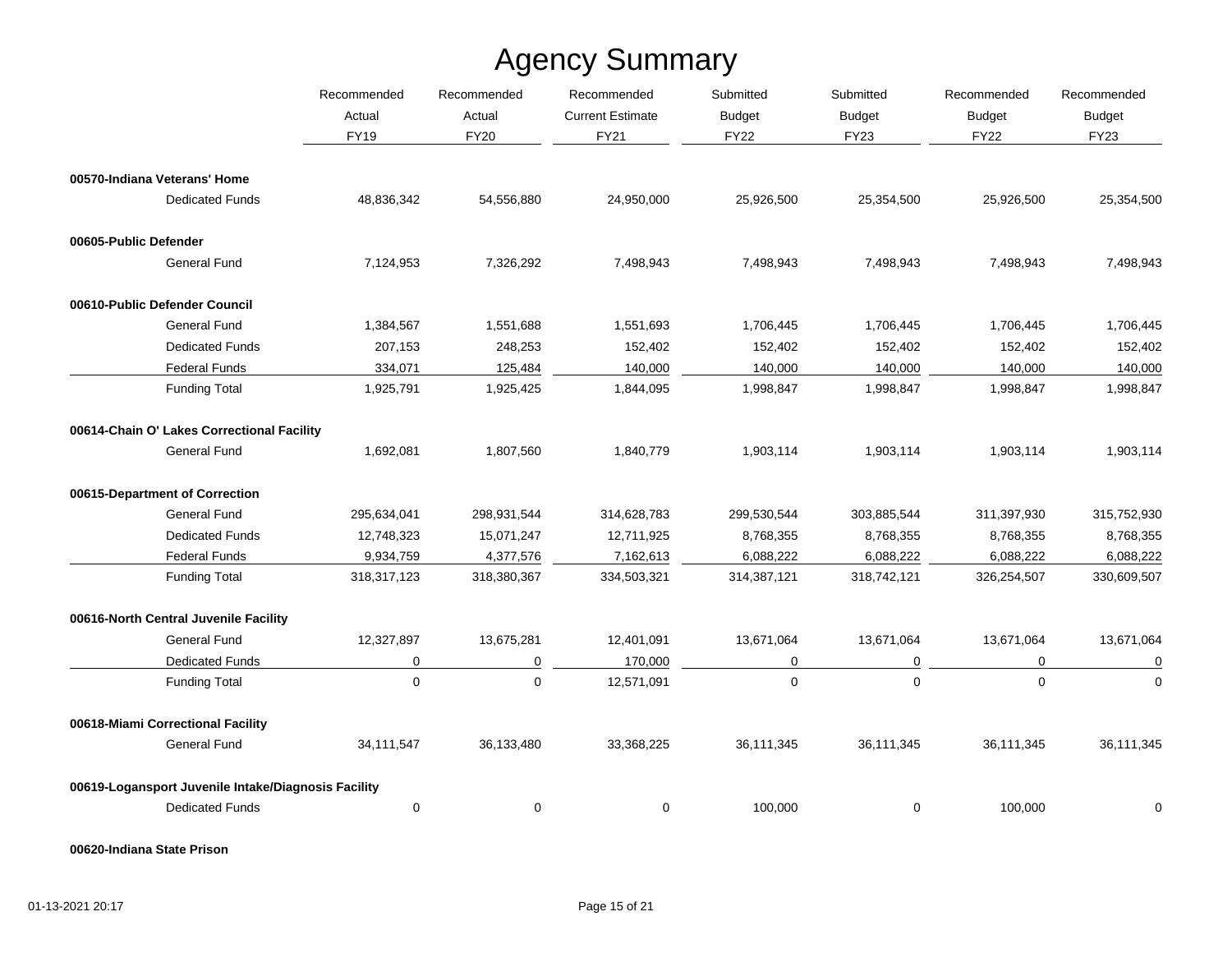|                                            | Recommended<br>Recommended | Recommended | Submitted               | Submitted     | Recommended | Recommended                  |                              |
|--------------------------------------------|----------------------------|-------------|-------------------------|---------------|-------------|------------------------------|------------------------------|
|                                            | Actual                     | Actual      | <b>Current Estimate</b> | <b>Budget</b> | Budget      | <b>Budget</b><br><b>FY22</b> | <b>Budget</b><br><b>FY23</b> |
|                                            | <b>FY19</b>                | <b>FY20</b> | <b>FY21</b>             | <b>FY22</b>   | FY23        |                              |                              |
| <b>General Fund</b>                        | 39,001,544                 | 39,650,582  | 37,920,909              | 42,666,759    | 42,666,759  | 42,666,759                   | 42,666,759                   |
| <b>Dedicated Funds</b>                     | 492,406                    | 1,056,762   | 750,000                 | 1,500,000     | 500,000     | 1,500,000                    | 500,000                      |
| <b>Funding Total</b>                       | 39,493,950                 | 40,707,344  | 38,670,909              | 44,166,759    | 43,166,759  | 44,166,759                   | 43,166,759                   |
| 00621-Parole Division                      |                            |             |                         |               |             |                              |                              |
| General Fund                               | 11,740,927                 | 12,692,578  | 14,056,223              | 13,810,281    | 13,810,281  | 13,810,281                   | 13,810,281                   |
| 00622-South Bend Work Release Center       |                            |             |                         |               |             |                              |                              |
| <b>General Fund</b>                        | 2,119,910                  | 2,315,279   | 2,211,653               | 2,214,365     | 2,214,365   | 2,214,365                    | 2,214,365                    |
| <b>Dedicated Funds</b>                     | 350,000                    | 359,788     | 359,788                 | 655,820       | 655,820     | 655,820                      | 655,820                      |
| <b>Funding Total</b>                       | 2,469,910                  | 2,675,067   | 2,571,441               | 2,870,185     | 2,870,185   | 2,870,185                    | 2,870,185                    |
| 00623-Heritage Trail Correctional Facility |                            |             |                         |               |             |                              |                              |
| <b>General Fund</b>                        | 10,279,836                 | 8,738,511   | 11,609,057              | 8,929,757     | 8,929,757   | 8,929,757                    | 8,929,757                    |
| <b>Dedicated Funds</b>                     | 0                          | 0           | 200,000                 | 0             | 250,000     | 0                            | 250,000                      |
| <b>Funding Total</b>                       | $\mathbf 0$                | $\mathbf 0$ | 11,809,057              | $\mathbf 0$   | 9,179,757   | 0                            | 9,179,757                    |
| 00630-Pendleton Correctional Facility      |                            |             |                         |               |             |                              |                              |
| <b>General Fund</b>                        | 34,562,319                 | 36,732,980  | 32,947,088              | 38,843,661    | 38,843,661  | 38,843,661                   | 38,843,661                   |
| <b>Dedicated Funds</b>                     | 434,146                    | 1,388,549   | 400,000                 | 0             | 0           | 0                            | 0                            |
| <b>Funding Total</b>                       | 34,996,465                 | 38,121,529  | 33,347,088              | $\mathbf 0$   | $\mathbf 0$ | $\mathbf 0$                  | $\mathbf 0$                  |
| 00635-Correctional Industrial Facility     |                            |             |                         |               |             |                              |                              |
| <b>General Fund</b>                        | 21,098,794                 | 23,293,668  | 21,252,406              | 24,065,745    | 24,065,745  | 24,065,745                   | 24,065,745                   |
| <b>Dedicated Funds</b>                     | 340,927                    | 0           | 1,650,000               | 4,250,000     | 950,000     | 4,250,000                    | 950,000                      |
| <b>Funding Total</b>                       | 21,439,721                 | $\mathbf 0$ | 22,902,406              | 28,315,745    | 25,015,745  | 28,315,745                   | 25,015,745                   |
| 00640-Women's Prison                       |                            |             |                         |               |             |                              |                              |
| <b>General Fund</b>                        | 12,076,251                 | 13,193,742  | 13,219,588              | 14,451,465    | 14,451,465  | 14,451,465                   | 14,451,465                   |
| <b>Dedicated Funds</b>                     | 0                          | 191,108     | 0                       | 0             | $\mathbf 0$ | $\mathbf 0$                  | $\overline{0}$               |
| <b>Funding Total</b>                       | $\pmb{0}$                  | 13,384,850  | $\mathbf 0$             | $\mathbf 0$   | $\mathbf 0$ | $\mathbf 0$                  | $\mathbf 0$                  |
| 00645-New Castle Correctional Facility     |                            |             |                         |               |             |                              |                              |
| <b>General Fund</b>                        | 44,672,268                 | 42,112,700  | 42,702,570              | 42,098,400    | 42,098,400  | 42,098,400                   | 42,098,400                   |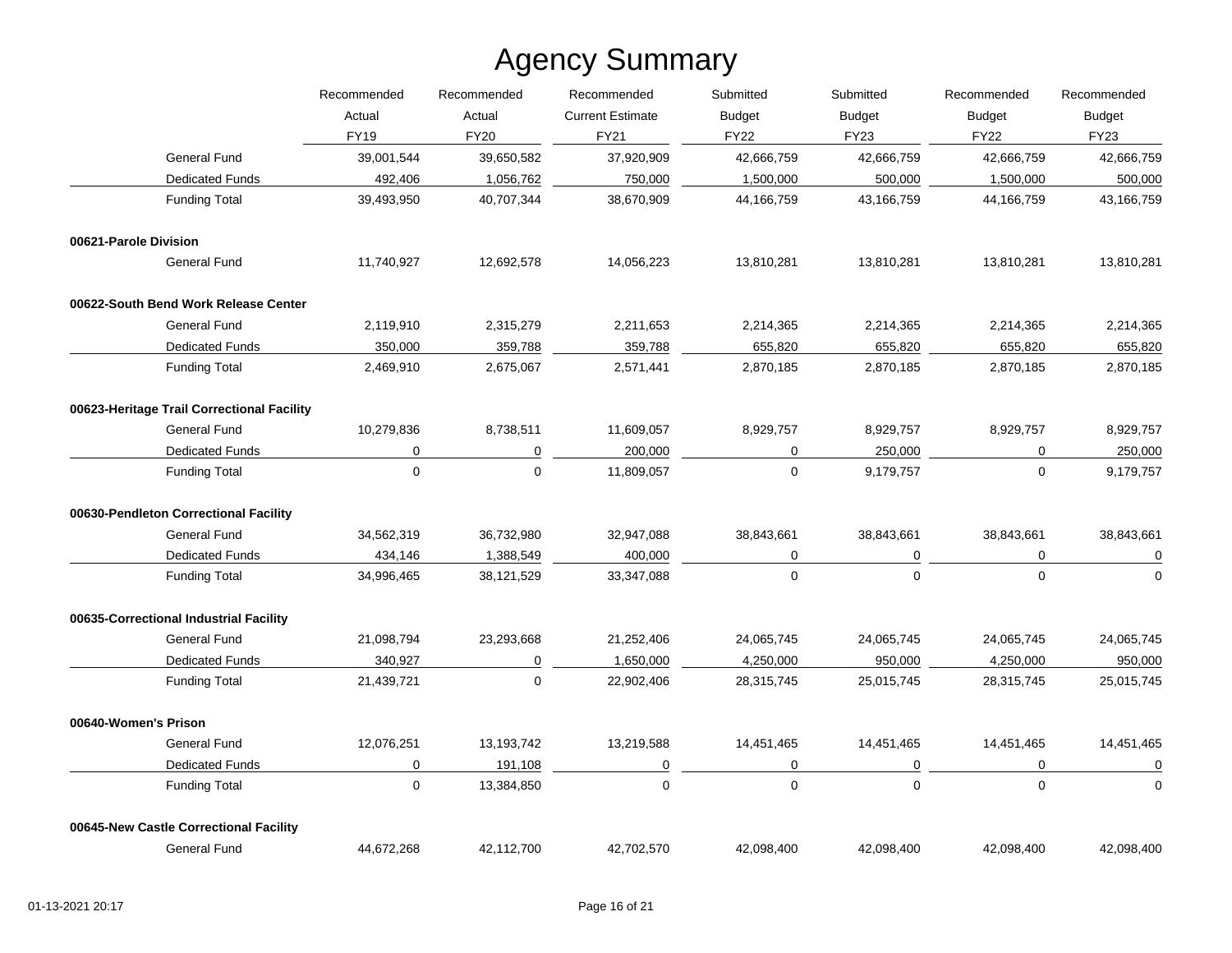|                                                  | Recommended | Recommended | Recommended             | Submitted     | Submitted     | Recommended   | Recommended      |
|--------------------------------------------------|-------------|-------------|-------------------------|---------------|---------------|---------------|------------------|
|                                                  | Actual      | Actual      | <b>Current Estimate</b> | <b>Budget</b> | <b>Budget</b> | <b>Budget</b> | <b>Budget</b>    |
|                                                  | <b>FY19</b> | <b>FY20</b> | <b>FY21</b>             | <b>FY22</b>   | <b>FY23</b>   | <b>FY22</b>   | <b>FY23</b>      |
| 00650-Putnamville Correctional Facility          |             |             |                         |               |               |               |                  |
| <b>General Fund</b>                              | 31,609,762  | 34,172,526  | 31,747,280              | 36,532,143    | 36,532,143    | 36,532,143    | 36,532,143       |
| <b>Dedicated Funds</b>                           | 1,280,369   | 892,546     | 1,020,145               | 0             | 0             | 0             | $\mathbf 0$      |
| <b>Funding Total</b>                             | 32,890,131  | 35,065,072  | 32,767,425              | $\mathbf 0$   | $\Omega$      | $\Omega$      | $\Omega$         |
| 00655-Pendleton Juvenile Correctional Facility   |             |             |                         |               |               |               |                  |
| <b>General Fund</b>                              | 17,291,935  | 18,010,984  | 15,712,972              | 19,348,685    | 19,348,685    | 19,348,685    | 19,348,685       |
| <b>Dedicated Funds</b>                           | 108,154     | 0           | 0                       | 0             | 0             | 0             | $\boldsymbol{0}$ |
| <b>Funding Total</b>                             | 17,400,089  | $\mathbf 0$ | $\Omega$                | $\mathbf 0$   | $\mathbf 0$   | $\mathbf 0$   | $\mathbf 0$      |
| 00660-Indianapolis Re-Entry Educational Facility |             |             |                         |               |               |               |                  |
| General Fund                                     | 7,339,423   | 158,802     | 893,686                 | 853,000       | 853,000       | 853,000       | 853,000          |
| 00661-LaPorte Juvenile Correctional Facility     |             |             |                         |               |               |               |                  |
| <b>General Fund</b>                              | 3,892,395   | 4,367,327   | 4,347,223               | 4,539,910     | 4,539,910     | 4,539,910     | 4,539,910        |
| <b>Dedicated Funds</b>                           | 106,378     | $\mathbf 0$ | $\mathbf 0$             | $\mathbf 0$   | $\mathbf 0$   | $\mathbf 0$   | $\mathbf 0$      |
| <b>Funding Total</b>                             | 3,998,773   | $\mathbf 0$ | $\Omega$                | $\mathbf 0$   | $\mathbf 0$   | $\mathbf 0$   | $\mathbf 0$      |
| 00665-Wabash Valley Correctional Facility        |             |             |                         |               |               |               |                  |
| <b>General Fund</b>                              | 41,395,242  | 44,112,935  | 42,725,159              | 47,222,812    | 47,222,812    | 47,222,812    | 47,222,812       |
| 00667-Madison Correctional Facility              |             |             |                         |               |               |               |                  |
| <b>General Fund</b>                              | 11,689,473  | 12,601,743  | 12,969,816              | 13,688,699    | 13,688,699    | 13,688,699    | 13,688,699       |
| 00672-Madison Juvenile Correctional Facility     |             |             |                         |               |               |               |                  |
| General Fund                                     | 6,347,447   | 90,380      | 0                       | $\mathbf 0$   | 0             | 0             | $\Omega$         |
| 00675-Branchville Correctional Facility          |             |             |                         |               |               |               |                  |
| General Fund                                     | 17,681,310  | 18,557,226  | 17,853,398              | 19,857,237    | 19,857,237    | 19,857,237    | 19,857,237       |
| <b>Dedicated Funds</b>                           | 0           | $\mathbf 0$ | 342,400                 | 0             | 575,000       | 0             | 575,000          |
| <b>Funding Total</b>                             | 0           | $\mathbf 0$ | 18,195,798              | $\mathbf 0$   | 20,432,237    | 0             | 20,432,237       |

**00680-Westville Correctional Facility**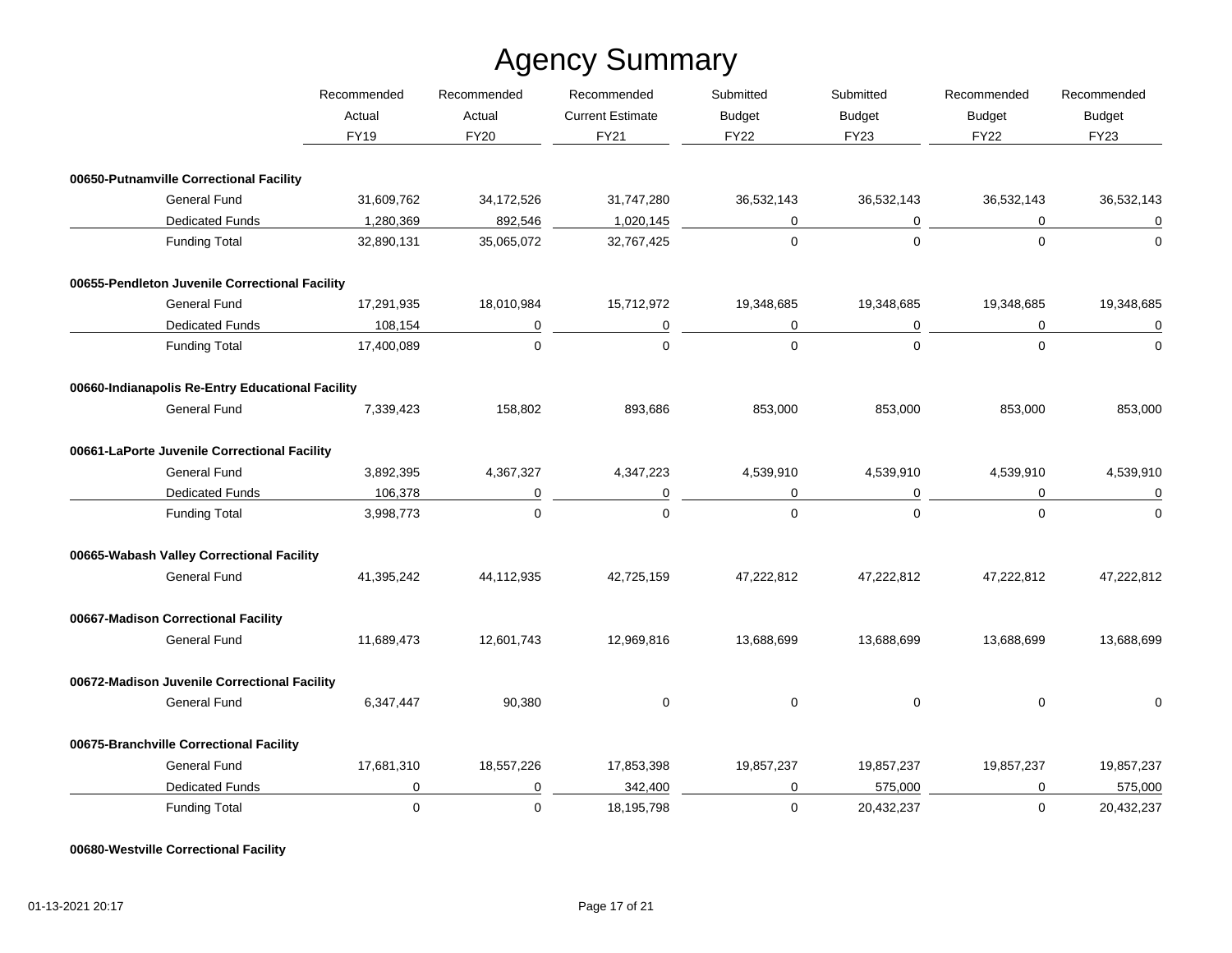|                                                 | Recommended   | Recommended    | Recommended             | Submitted     | Submitted     | Recommended         | Recommended   |
|-------------------------------------------------|---------------|----------------|-------------------------|---------------|---------------|---------------------|---------------|
|                                                 | Actual        | Actual         | <b>Current Estimate</b> | <b>Budget</b> | <b>Budget</b> | <b>Budget</b>       | <b>Budget</b> |
|                                                 | <b>FY19</b>   | <b>FY20</b>    | <b>FY21</b>             | <b>FY22</b>   | <b>FY23</b>   | <b>FY22</b>         | <b>FY23</b>   |
| <b>General Fund</b>                             | 46,861,681    | 49,319,708     | 44,645,180              | 51,717,569    | 51,717,569    | 51,717,569          | 51,717,569    |
| <b>Dedicated Funds</b>                          | 420,846       | 0              | $\pmb{0}$               | 0             | 1,250,000     | $\mathbf 0$         | 1,250,000     |
| <b>Funding Total</b>                            | 47,282,527    | $\mathbf 0$    | $\mathbf 0$             | $\mathbf 0$   | 52,967,569    | $\mathbf 0$         | 52,967,569    |
| 00685-Rockville Correctional Facility for Women |               |                |                         |               |               |                     |               |
| <b>General Fund</b>                             | 16,342,602    | 17,567,275     | 17,521,130              | 18,809,213    | 18,809,213    | 18,809,213          | 18,809,213    |
| <b>Dedicated Funds</b>                          | 1,109,828     | $\overline{0}$ | 0                       | 0             | 0             | 0                   | $\pmb{0}$     |
| <b>Funding Total</b>                            | 17,452,430    | $\mathbf 0$    | $\mathbf 0$             | $\mathbf 0$   | $\mathbf 0$   | $\mathbf{0}$        | $\Omega$      |
| 00690-Plainfield Correctional Facility          |               |                |                         |               |               |                     |               |
| General Fund                                    | 23,539,965    | 26,275,402     | 25, 187, 742            | 28,122,448    | 28,122,448    | 28,122,448          | 28,122,448    |
| <b>Dedicated Funds</b>                          | 1,287,345     | 827,171        | 2,203,000               | $\mathbf 0$   | 1,250,000     | 0                   | 1,250,000     |
| <b>Funding Total</b>                            | 24,827,310    | 27,102,573     | 27,390,742              | 0             | 29,372,448    | $\mathsf{O}\xspace$ | 29,372,448    |
| 00695-Reception and Diagnostic Center           |               |                |                         |               |               |                     |               |
| <b>General Fund</b>                             | 14,282,297    | 16,278,053     | 15,219,674              | 17,558,545    | 17,558,545    | 17,558,545          | 17,558,545    |
| 00697-Edinburgh Correctional Facility           |               |                |                         |               |               |                     |               |
| <b>General Fund</b>                             | 4,250,554     | 4,602,348      | 4,565,731               | 4,756,635     | 4,756,635     | 4,756,635           | 4,756,635     |
| 00700-Department of Education                   |               |                |                         |               |               |                     |               |
| General Fund                                    | 7,418,975,698 | 7,577,519,160  | 7,795,030,142           | 7,763,467,287 | 7,763,542,783 | 7,978,830,262       | 8,056,552,638 |
| <b>Dedicated Funds</b>                          | 11,566,730    | 1,739,731      | 2,252,168               | 1,365,718     | 1,365,718     | 1,740,086           | 1,740,086     |
| <b>Federal Funds</b>                            | 673,316,355   | 658,455,822    | 949,550,037             | 673,311,313   | 673,311,313   | 673,311,313         | 673,311,313   |
| Local Funds                                     | $-1,191$      | 55             | 1,000                   | 1,000         | 1,000         | 1,000               | 1,000         |
| <b>Funding Total</b>                            | 8,103,857,592 | 8,237,714,768  | 8,746,833,347           | 8,438,145,318 | 8,438,220,814 | 8,653,882,661       | 8,731,605,037 |
| 00701-State Board of Education                  |               |                |                         |               |               |                     |               |
| General Fund                                    | 16,659,227    | 27,210,612     | 27,728,624              | 20,956,499    | 20,956,499    | 0                   | $\Omega$      |
| 00704-Indiana Charter School Board              |               |                |                         |               |               |                     |               |
| General Fund                                    | 624,915       | 509,546        | 429,731                 | 444,059       | 444,059       | 0                   | $\pmb{0}$     |
| <b>Dedicated Funds</b>                          | 3,144         | 12,746         | 134,857                 | 188,677       | 188,677       | 0                   | 0             |
| <b>Funding Total</b>                            | 628,059       | 522,292        | 564,588                 | 632,736       | 632,736       | $\mathbf 0$         | $\mathbf 0$   |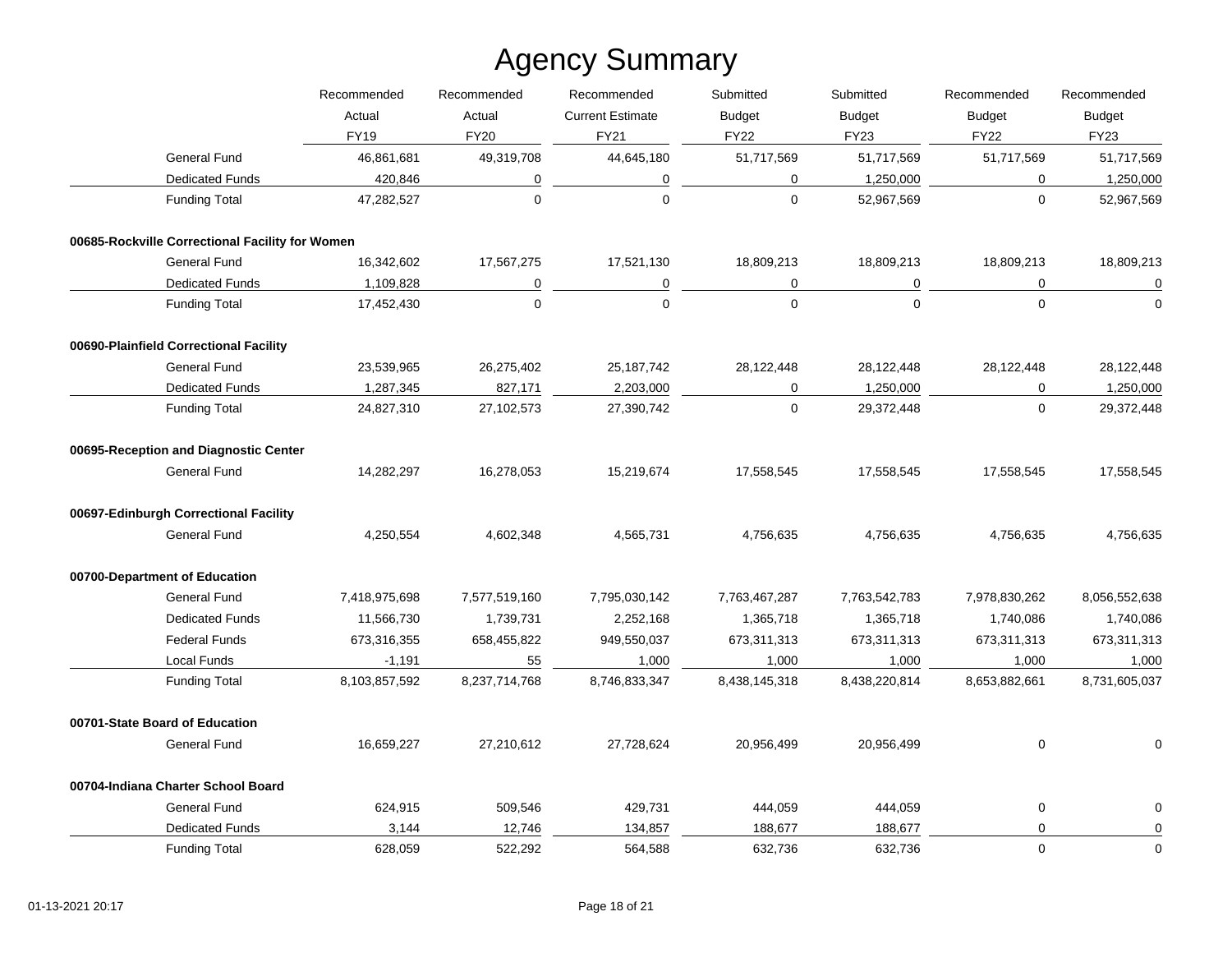|                                                        | Recommended | Recommended<br>Recommended<br>Actual<br><b>Current Estimate</b> | Submitted   | Submitted     | Recommended   | Recommended                  |                              |
|--------------------------------------------------------|-------------|-----------------------------------------------------------------|-------------|---------------|---------------|------------------------------|------------------------------|
|                                                        | Actual      |                                                                 |             | <b>Budget</b> | <b>Budget</b> | <b>Budget</b><br><b>FY22</b> | <b>Budget</b><br><b>FY23</b> |
|                                                        | <b>FY19</b> | <b>FY20</b>                                                     | FY21        | <b>FY22</b>   | <b>FY23</b>   |                              |                              |
| 00705-Arts Commission                                  |             |                                                                 |             |               |               |                              |                              |
| <b>General Fund</b>                                    | 4,121,778   | 3,802,434                                                       | 3,332,417   | 3,332,417     | 3,332,417     | 3,332,417                    | 3,332,417                    |
| <b>Dedicated Funds</b>                                 | 35,000      | $\mathbf 0$                                                     | $\mathbf 0$ | $\mathbf 0$   | $\mathbf 0$   | $\mathbf 0$                  | $\mathbf 0$                  |
| <b>Federal Funds</b>                                   | 991,873     | 1,180,374                                                       | 819,800     | 819,800       | 819,800       | 819,800                      | 819,800                      |
| <b>Funding Total</b>                                   | 5,148,651   | 4,982,808                                                       | 4,152,217   | 4,152,217     | 4,152,217     | 4,152,217                    | 4,152,217                    |
| 00710-lvy Tech Community College                       |             |                                                                 |             |               |               |                              |                              |
| <b>General Fund</b>                                    | 279,889,656 | 279,410,996                                                     | 266,316,793 | 288,520,728   | 288,026,661   | 286,320,970                  | 288,031,119                  |
| 00718-School Lunch Division                            |             |                                                                 |             |               |               |                              |                              |
| <b>Federal Funds</b>                                   | 432,458,427 | 340,391,498                                                     | 525,612,240 | 362,200,557   | 362,200,557   | 362,200,557                  | 362,200,557                  |
| 00719-Commission for Higher Education                  |             |                                                                 |             |               |               |                              |                              |
| <b>General Fund</b>                                    | 347,230,983 | 383,216,473                                                     | 395,812,489 | 399,022,790   | 399,022,790   | 396,022,790                  | 396,022,790                  |
| <b>Dedicated Funds</b>                                 | 3,343,898   | 4,646,299                                                       | 7,113,874   | 2,580,640     | 2,580,640     | 2,580,640                    | 2,580,640                    |
| <b>Federal Funds</b>                                   | 1,130,674   | 809,941                                                         | 1,245,180   | 1,245,180     | 1,245,180     | 1,245,180                    | 1,245,180                    |
| <b>Funding Total</b>                                   | 351,705,555 | 388,672,713                                                     | 404,171,543 | 402,848,610   | 402,848,610   | 399,848,610                  | 399,848,610                  |
| 00730-State Library                                    |             |                                                                 |             |               |               |                              |                              |
| <b>General Fund</b>                                    | 4,099,699   | 7,094,795                                                       | 6,917,596   | 6,917,596     | 6,917,596     | 6,917,596                    | 6,917,596                    |
| <b>Dedicated Funds</b>                                 | 707,815     | 844,680                                                         | 1,223,121   | 1,223,121     | 1,223,121     | 1,223,121                    | 1,223,121                    |
| <b>Federal Funds</b>                                   | 3,172,456   | 3,199,042                                                       | 3,169,439   | 3,169,439     | 3,169,439     | 3,169,439                    | 3,169,439                    |
| <b>Funding Total</b>                                   | 7,979,970   | 11,138,517                                                      | 11,310,156  | 11,310,156    | 11,310,156    | 11,310,156                   | 11,310,156                   |
| 00735-Historical Bureau                                |             |                                                                 |             |               |               |                              |                              |
| <b>Dedicated Funds</b>                                 | 93,642      | 0                                                               | $\mathbf 0$ | $\mathbf 0$   | $\mathbf 0$   | 0                            | $\mathbf 0$                  |
| 00741-Northwest Indiana Regional Development Authority |             |                                                                 |             |               |               |                              |                              |
| <b>Dedicated Funds</b>                                 | 664,822     | 698,501                                                         | 696,176     | 727,611       | 727,611       | 727,611                      | 727,611                      |
| 00750-Indiana University                               |             |                                                                 |             |               |               |                              |                              |
| <b>General Fund</b>                                    | 593,341,203 | 609,692,964                                                     | 586,105,104 | 622,159,932   | 622,174,146   | 615,289,339                  | 620,656,576                  |
| <b>Dedicated Funds</b>                                 | 1,508,628   | 0                                                               | 0           | 0             | 0             | 0                            | $\mathbf 0$                  |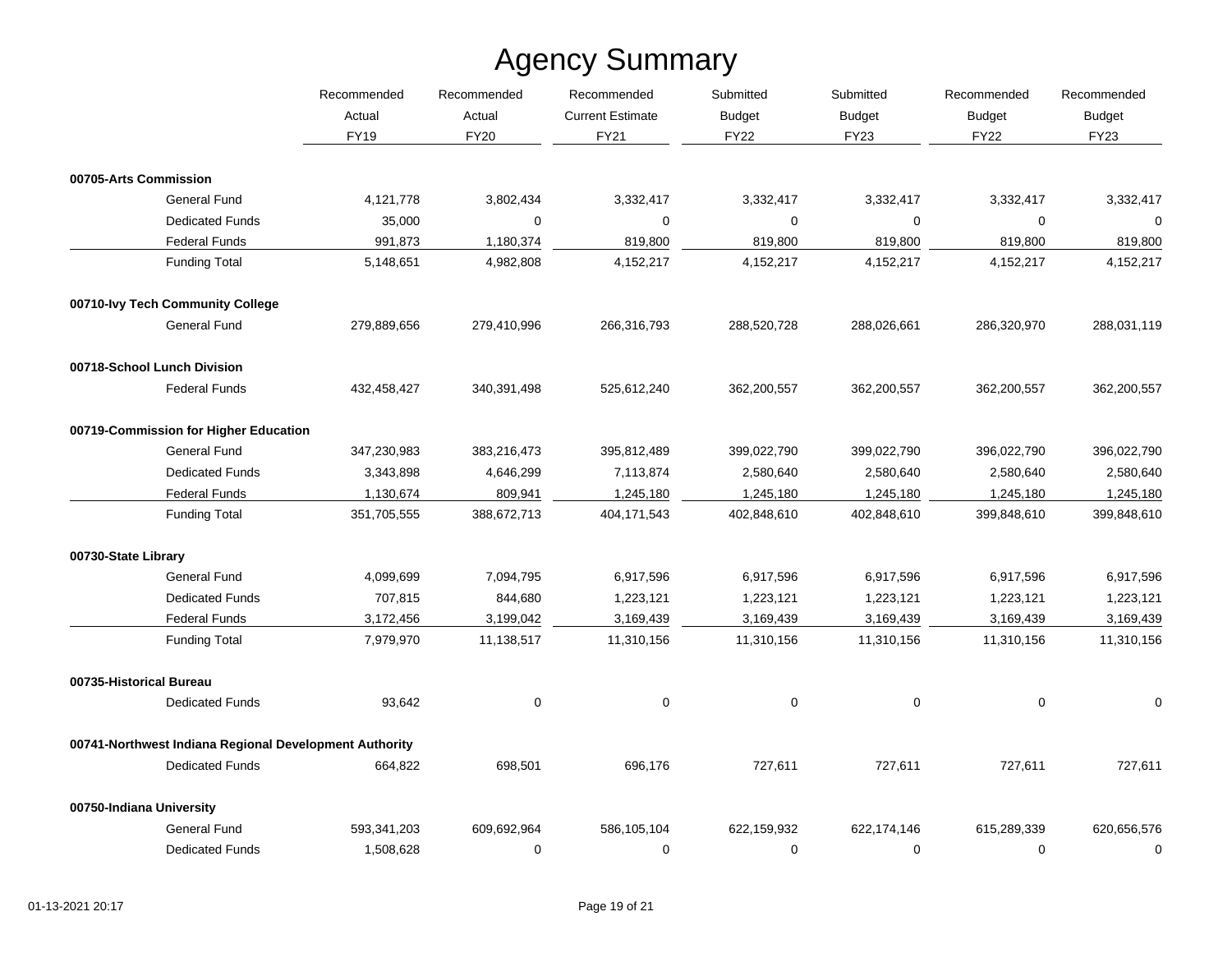|                                        | Recommended   | Recommended   | Recommended             | Submitted     | Submitted     | Recommended   | Recommended                  |
|----------------------------------------|---------------|---------------|-------------------------|---------------|---------------|---------------|------------------------------|
|                                        | Actual        | Actual        | <b>Current Estimate</b> | <b>Budget</b> | <b>Budget</b> | <b>Budget</b> | <b>Budget</b><br><b>FY23</b> |
|                                        | <b>FY19</b>   | <b>FY20</b>   | FY21                    | <b>FY22</b>   | <b>FY23</b>   | <b>FY22</b>   |                              |
| <b>Funding Total</b>                   | 594,849,831   | $\pmb{0}$     | $\mathbf 0$             | $\mathbf 0$   | $\mathbf 0$   | $\mathbf 0$   | $\mathbf 0$                  |
| 00755-Medical Education Board          |               |               |                         |               |               |               |                              |
| <b>Dedicated Funds</b>                 | 1,797,097     | 1,790,017     | 1,574,793               | 1,852,698     | 1,852,698     | 1,852,698     | 1,852,698                    |
| 00756-Graduate Medical Education Board |               |               |                         |               |               |               |                              |
| <b>Dedicated Funds</b>                 | 1,046,156     | 370,206       | 7,210,677               | 3,400,000     | 3,400,000     | 3,400,000     | 3,400,000                    |
| 00760-Purdue University                |               |               |                         |               |               |               |                              |
| General Fund                           | 406,075,471   | 401,736,458   | 393,836,194             | 419,040,637   | 415,848,594   | 415,517,356   | 415,630,423                  |
| <b>Dedicated Funds</b>                 | 722,896       | 752,191       | 688,200                 | 801,629       | 801,629       | 1,480,000     | 1,480,000                    |
| <b>Funding Total</b>                   | 406,798,367   | 402,488,649   | 394,524,394             | 419,842,266   | 416,650,223   | 416,997,356   | 417,110,423                  |
| 00770-Indiana State University         |               |               |                         |               |               |               |                              |
| General Fund                           | 92,111,936    | 90,661,930    | 85,138,896              | 88,683,375    | 88,676,863    | 87,839,092    | 88,527,029                   |
| 00775-University of Southern Indiana   |               |               |                         |               |               |               |                              |
| <b>General Fund</b>                    | 59,483,376    | 60,363,190    | 61,678,348              | 67,738,557    | 65,667,225    | 67,166,406    | 65,564,344                   |
| 00780-Ball State University            |               |               |                         |               |               |               |                              |
| <b>General Fund</b>                    | 158,709,080   | 166,420,119   | 161,895,553             | 168,072,090   | 168,062,276   | 166,557,966   | 167,819,855                  |
| 00790-Vincennes University             |               |               |                         |               |               |               |                              |
| <b>General Fund</b>                    | 67,662,276    | 63,138,268    | 53,972,152              | 59,517,643    | 58,813,429    | 59,069,708    | 58,782,946                   |
| 00800-Department of Transportation     |               |               |                         |               |               |               |                              |
| <b>General Fund</b>                    | 48,464,547    | 46,245,814    | 39,950,000              | 39,950,000    | 39,950,000    | 45,000,000    | 45,000,000                   |
| <b>Dedicated Funds</b>                 | 1,557,744,931 | 2,162,737,769 | 2,538,520,061           | 2,353,487,205 | 2,232,905,482 | 2,355,187,205 | 2,234,605,482                |
| <b>Federal Funds</b>                   | 1,109,743,390 | 1,347,911,527 | 1,282,796,753           | 1,209,777,150 | 1,117,443,817 | 1,209,777,150 | 1,117,443,817                |
| Local Funds                            | 68,003,352    | 93,103,859    | 65,000,000              | 65,000,000    | 65,000,000    | 65,000,000    | 65,000,000                   |
| <b>Funding Total</b>                   | 2,783,956,220 | 3,649,998,969 | 3,926,266,814           | 3,668,214,355 | 3,455,299,299 | 3,674,964,355 | 3,462,049,299                |
| 00878-Indiana State Fair Board         |               |               |                         |               |               |               |                              |
| <b>General Fund</b>                    | 4,504,540     | 4,904,358     | 7,154,540               | 19,949,411    | 7,530,359     | 54,949,411    | 7,530,359                    |